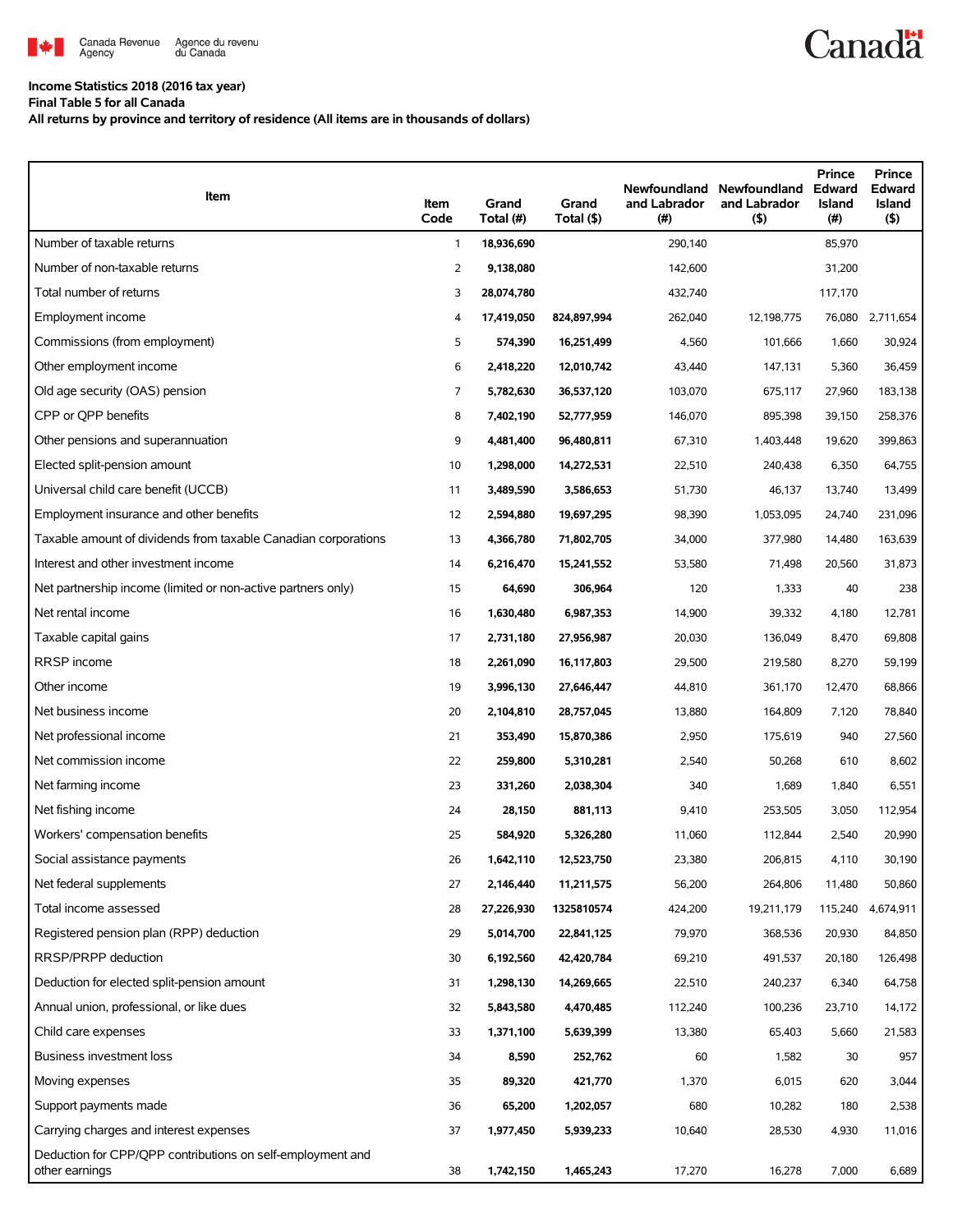

## **Income Statistics 2018 (2016 tax year)**

**Final Table 5 for all Canada**

**All returns by province and territory of residence (All items are in thousands of dollars)**

| Item                                                                                          | Item<br>Code | Grand<br>Total (#) | Grand<br>Total (\$) | and Labrador<br>(#) | Newfoundland Newfoundland<br>and Labrador<br>$($ \$) | <b>Prince</b><br><b>Edward</b><br>Island<br>(#) | <b>Prince</b><br><b>Edward</b><br><b>Island</b><br>$($ \$) |
|-----------------------------------------------------------------------------------------------|--------------|--------------------|---------------------|---------------------|------------------------------------------------------|-------------------------------------------------|------------------------------------------------------------|
| Deduction for provincial parental insurance plan (PPIP) premiums<br>on self-employment income | 39           | 462,020            | 34,968              |                     |                                                      |                                                 |                                                            |
| Exploration and development expenses                                                          | 40           | 43,830             | 655,599             | 150                 | 1,132                                                | 30                                              | 656                                                        |
| Other employment expenses                                                                     | 41           | 794,220            | 3,652,223           | 10,180              | 36,966                                               | 2,420                                           | 10,353                                                     |
| Clergy residence deduction                                                                    | 42           | 27,040             | 387,608             | 640                 | 6,718                                                | 160                                             | 1,796                                                      |
| Other deductions                                                                              | 43           | 800,480            | 2,618,208           | 14,900              | 21,732                                               | 3,980                                           | 8,070                                                      |
| Total deductions before adjustments                                                           | 44           | 14,772,790         | 106,300,054         | 206,330             | 1,395,499                                            | 57,540                                          | 357,090                                                    |
| Social benefits repayment                                                                     | 45           | 569,630            | 1,696,592           | 17,900              | 44,302                                               | 2,690                                           | 8,709                                                      |
| Net income                                                                                    | 46           | 27,146,650         | 1218964981          | 423,530             | 17,777,464                                           | 114,920                                         | 4,312,711                                                  |
| Canadian Forces personnel and police deduction                                                | 47           | 3,580              | 70,205              | 20                  | 216                                                  |                                                 |                                                            |
| Security options deductions                                                                   | 48           | 34,610             | 1,771,873           | 100                 | 6,843                                                |                                                 |                                                            |
| Other payments deduction                                                                      | 49           | 3,996,260          | 29,057,375          | 88,580              | 584,398                                              | 17,340                                          | 101,986                                                    |
| Non-capital losses of other years                                                             | 50           | 37,770             | 363,616             | 250                 | 1,636                                                | 130                                             | 961                                                        |
| Net capital losses of other years                                                             | 51           | 529,110            | 1,829,955           | 2,690               | 6,186                                                | 1,490                                           | 3,150                                                      |
| Capital gains deduction                                                                       | 52           | 60,710             | 5,604,979           | 420                 | 48,194                                               | 470                                             | 46,239                                                     |
| Northern residents deductions                                                                 | 53           | 257,270            | 1,117,706           | 12,790              | 84,125                                               | 90                                              | 281                                                        |
| Additional deductions                                                                         | 54           | 200,910            | 1,402,532           | 1,800               | 11,483                                               | 970                                             | 4,940                                                      |
| Farming/fishing losses of prior years                                                         | 55           | 10,440             | 115,195             | 30                  | 294                                                  | 80                                              | 948                                                        |
| Total deductions from net income                                                              | 56           | 5,000,490          | 41,349,889          | 105,340             | 743,408                                              | 20,120                                          | 159,290                                                    |
| Taxable income assessed                                                                       | 57           | 26,476,610         | 1177740408          | 409,600             | 17,035,047                                           | 113,410                                         | 4,154,539                                                  |
| Basic personal amount                                                                         | 58           | 28,026,400         | 320,450,327         | 432,730             | 4,952,407                                            | 117,170                                         | 1,338,139                                                  |
| Age amount                                                                                    | 59           | 5,765,040          | 36,660,099          | 101,810             | 680,355                                              | 27,590                                          | 177,878                                                    |
| Spouse or common-law partner amount                                                           | 60           | 2,082,540          | 16,265,072          | 27,280              | 186,025                                              | 6,280                                           | 41,843                                                     |
| Amount for an eligible dependant                                                              | 61           | 955,570            | 10,208,985          | 14,700              | 158,050                                              | 4,640                                           | 48,729                                                     |
| Family caregiver amount for children under 18 years of age                                    | 62           | 131,380            | 328,703             | 2,990               | 7,425                                                | 780                                             | 2,020                                                      |
| Amount for infirm dependants age 18 or older                                                  | 63           | 19,250             | 88,993              | 600                 | 3,406                                                | 120                                             | 681                                                        |
| CPP or QPP contributions through employment                                                   | 64           | 16,376,740         | 27,279,052          | 249,660             | 395,886                                              | 70,940                                          | 100,204                                                    |
| CPP or QPP contributions on self-employment and other earnings                                | 65           | 1,742,150          | 1,465,243           | 17,270              | 16,278                                               | 7,000                                           | 6,689                                                      |
| Employment insurance premiums                                                                 | 66           | 15,732,860         | 9,623,169           | 249,960             | 152,785                                              | 71,970                                          | 40,349                                                     |
| PPIP premiums paid                                                                            | 67           | 3,781,240          | 779,516             |                     |                                                      |                                                 |                                                            |
| PPIP premiums payable on employment income                                                    | 68           | 117,240            | 24,463              |                     |                                                      |                                                 |                                                            |
| PPIP premiums payable on self-employment income                                               | 69           | 465,540            | 45,129              |                     |                                                      |                                                 |                                                            |
| Volunteer firefighters' amount/search and rescue volunteers'<br>amount                        | 70           | 47,410             | 142,224             | 5,460               | 16,386                                               | 970                                             | 2,895                                                      |
| Canada employment amount                                                                      | 71           | 18,221,980         | 20,370,515          | 275,100             | 304,355                                              | 78,050                                          | 88,408                                                     |
| Public transit amount                                                                         | 72           | 1,799,370          | 1,679,462           | 2,240               | 1,029                                                | 830                                             | 270                                                        |
| Children's arts amount                                                                        | 73           | 639,170            | 201,651             | 9,080               | 2,932                                                | 2,150                                           | 607                                                        |
| Home accessibility expenses                                                                   | 74           | 27,200             | 115,529             | 170                 | 713                                                  | 90                                              | 398                                                        |
| Home buyers' amount                                                                           | 75           | 200,990            | 891,898             | 2,480               | 11,434                                               | 850                                             | 3,853                                                      |
| Pension income amount                                                                         | 76           | 5,164,800          | 9,861,957           | 82,110              | 157,207                                              | 23,240                                          | 44,329                                                     |

**Canadä**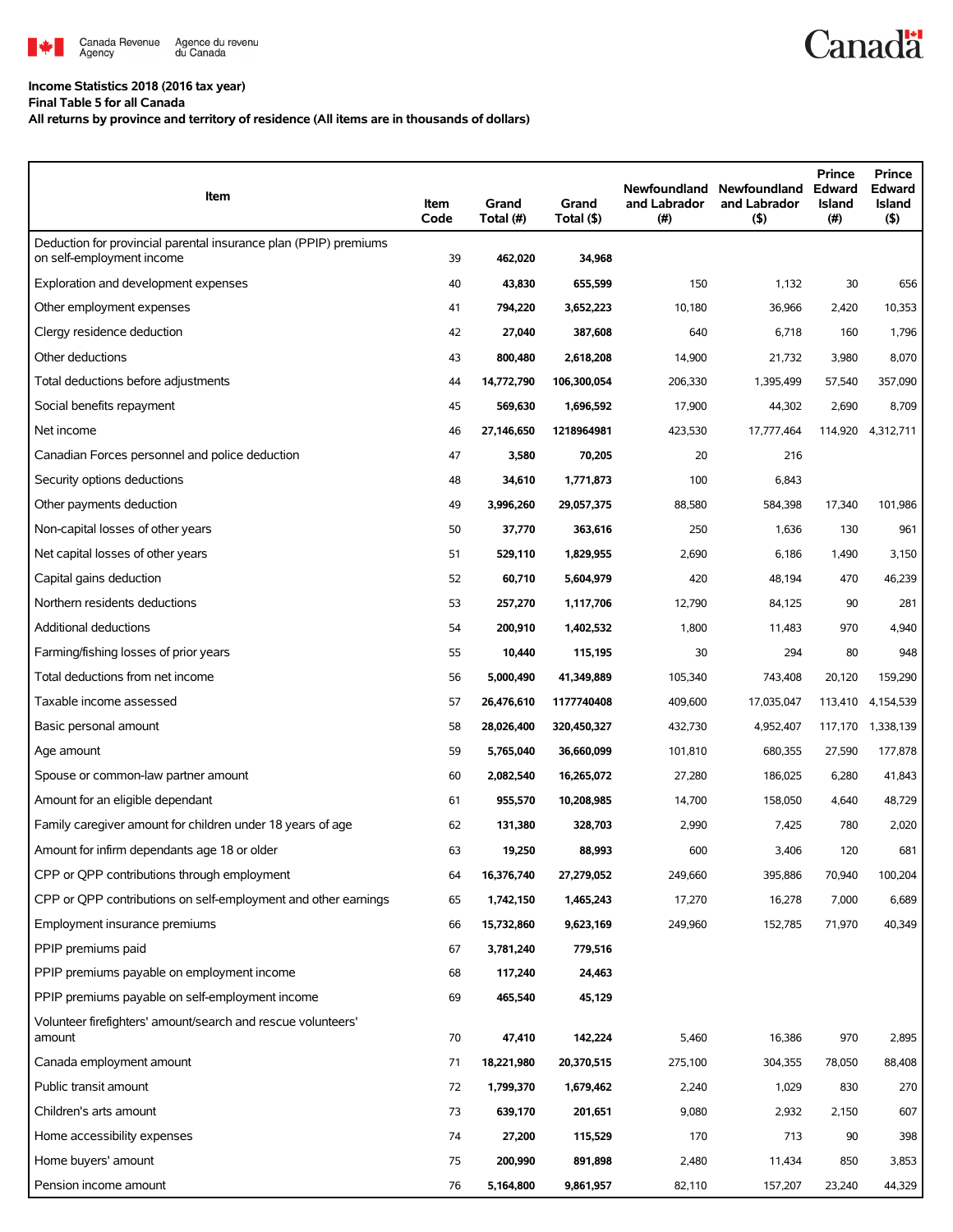

## **Income Statistics 2018 (2016 tax year)**

**Final Table 5 for all Canada**

**All returns by province and territory of residence (All items are in thousands of dollars)**

| Item                                                              | Item<br>Code | Grand<br>Total (#) | Grand<br>Total (\$) | Newfoundland<br>and Labrador<br>(#) | Newfoundland<br>and Labrador<br>(5) | <b>Prince</b><br>Edward<br><b>Island</b><br>$(\#)$ | <b>Prince</b><br>Edward<br><b>Island</b><br>(5) |
|-------------------------------------------------------------------|--------------|--------------------|---------------------|-------------------------------------|-------------------------------------|----------------------------------------------------|-------------------------------------------------|
| Caregiver amount                                                  | 77           | 259.530            | 1,408,227           | 4,710                               | 24.226                              | 790                                                | 4,126                                           |
| Disability amount                                                 | 78           | 845,590            | 6,766,145           | 19,780                              | 158,198                             | 6,000                                              | 48,033                                          |
| Disability amount transferred from a dependant                    | 79           | 281,500            | 3,022,967           | 6,380                               | 66,974                              | 1,720                                              | 18,259                                          |
| Interest paid on student loans                                    | 80           | 546,410            | 297,083             | 10,520                              | 5,636                               | 3,580                                              | 2,173                                           |
| Tuition, education, and textbook amounts                          | 81           | 1,856,760          | 11,379,744          | 25,330                              | 126,196                             | 7,370                                              | 44,053                                          |
| Tuition, education, and textbook amounts transferred from a child | 82           | 685,340            | 3,480,047           | 9,280                               | 42,853                              | 2,620                                              | 14,047                                          |
| Amounts transferred from spouse or common-law partner             | 83           | 1,183,210          | 6,533,370           | 25,470                              | 151,929                             | 5,610                                              | 33,208                                          |
| Medical expenses                                                  | 84           | 5,019,970          | 13,116,346          | 95,380                              | 222,251                             | 28,760                                             | 72,253                                          |
| Total tax credits on personal amounts                             | 85           | 28,036,020         | 75,375,138          | 432,740                             | 1,176,762                           | 117,170                                            | 320,026                                         |
| Allowable charitable donations and government gifts               | 86           | 5,589,980          | 9,789,520           | 79,440                              | 86,209                              | 25,250                                             | 32,824                                          |
| Eligible cultural and ecological gifts                            | 87           | 7,330              | 64,486              | 70                                  | 311                                 | 20                                                 | 269                                             |
| Total tax credit on donations and gifts                           | 88           | 5,550,910          | 2,846,445           | 78,670                              | 23,728                              | 25,070                                             | 9,188                                           |
| Total federal non-refundable tax credits                          | 89           | 28,037,030         | 78,221,583          | 432,740                             | 1,200,490                           | 117,170                                            | 329,214                                         |
| Federal dividend tax credit                                       | 90           | 3,919,480          | 8,628,961           | 30,900                              | 44,190                              | 12,550                                             | 19.119                                          |
| Minimum tax carryover                                             | 91           | 46,760             | 143,620             | 420                                 | 1,676                               | 200                                                | 651                                             |
| Basic federal tax                                                 | 92           | 17,892,890         | 138,997,949         | 270,280                             | 1.961.744                           | 75,960                                             | 393,083                                         |
| Federal foreign tax credit                                        | 93           | 1,567,090          | 1,581,340           | 9,090                               | 12,208                              | 4,000                                              | 2,298                                           |
| Federal political contribution tax credit                         | 94           | 148,700            | 26,265              | 860                                 | 178                                 | 950                                                | 146                                             |
| Investment tax credit                                             | 95           | 21,690             | 71,046              | 660                                 | 732                                 | 1,130                                              | 2,076                                           |
| Labour-sponsored funds tax credit (federally registered)          | 96           | 31,700             | 3,119               |                                     |                                     |                                                    |                                                 |
| Labour-sponsored funds tax credit (provincially registered)       | 97           | 320,760            | 142,566             |                                     |                                     |                                                    |                                                 |
| Alternative minimum tax payable                                   | 98           | 38,920             | 247,256             | 170                                 | 1,549                               | 160                                                | 1,588                                           |
| Net federal tax                                                   | 99           | 17,837,500         | 137,277,435         | 270,010                             | 1,948,678                           | 75,780                                             | 388,567                                         |
| CPP contributions on self-employment                              | 100          | 1,332,250          | 2,254,007           | 17,270                              | 32,556                              | 7,000                                              | 13,378                                          |
| Social Benefits repayment                                         | 101          | 569,630            | 1,696,592           | 17,900                              | 44,302                              | 2,690                                              | 8,709                                           |
| Working income tax benefit (WITB)                                 | 102          | 1,470,410          | 1,192,645           | 14,820                              | 10,369                              | 5,830                                              | 4,324                                           |
| Children's fitness tax credit                                     | 103          | 1,666,300          | 142,793             | 20,490                              | 1,805                               | 7,050                                              | 616                                             |
| Eligible educator school supply tax credit                        | 104          | 47,430             | 3,102               | 650                                 | 42                                  | 420                                                | 32                                              |
| Net provincial or territorial tax                                 | 105          | 13,646,690         | 60,806,398          | 278,980                             | 1,374,402                           | 84,700                                             | 332,553                                         |
| Total tax payable                                                 | 106          | 18,936,690         | 202.044.618         | 290.140                             | 3,399,992                           | 85,970                                             | 743,218                                         |

**Canadä**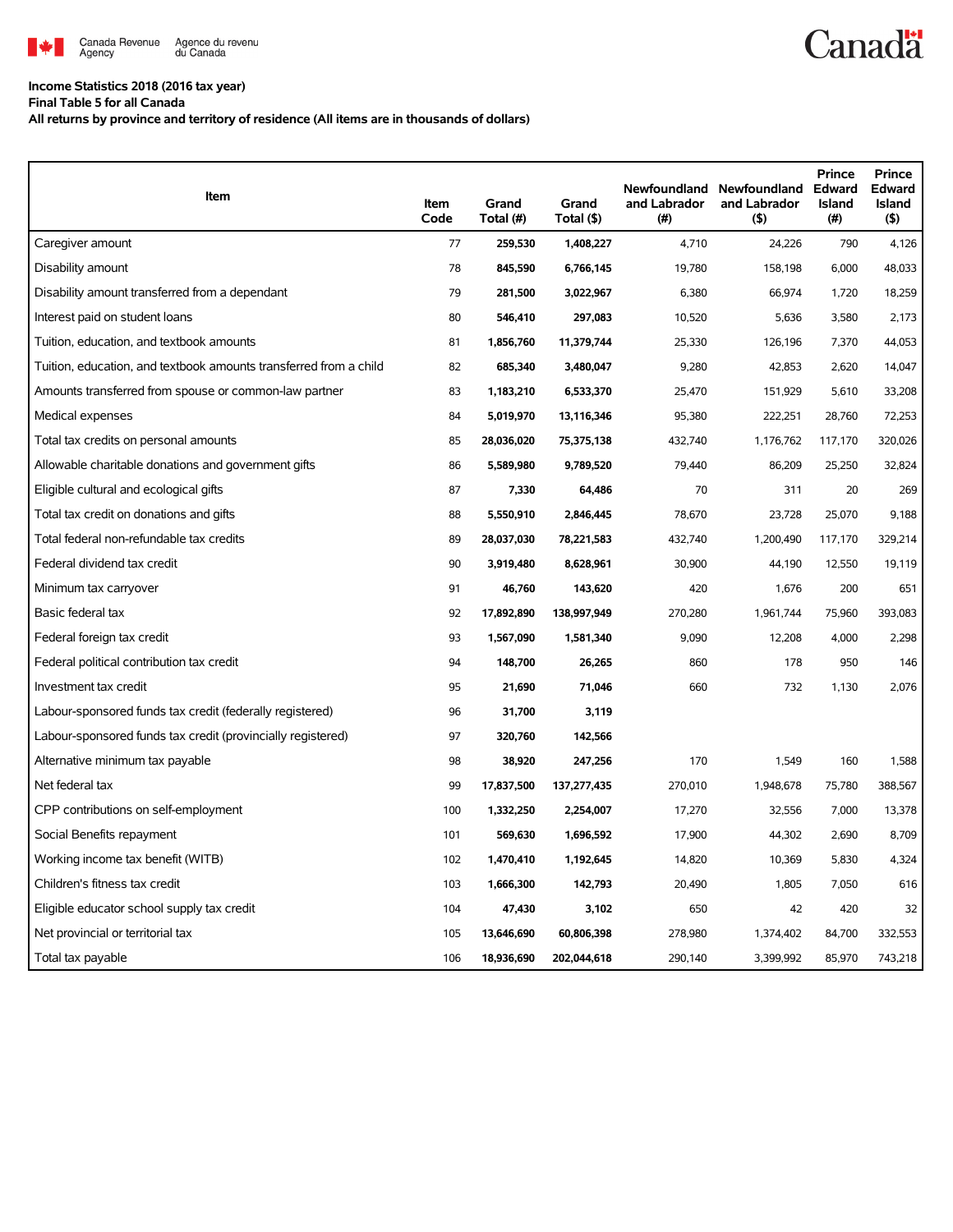| Item                                                                                          | Item<br>Code | <b>Nova</b><br>Scotia (#) | Nova<br>Scotia (\$) | <b>New</b><br><b>Brunswick Brunswick</b><br>(# ) | <b>New</b><br>(5) | Quebec<br>(# ) | <b>Ouebec</b><br>(5) |
|-----------------------------------------------------------------------------------------------|--------------|---------------------------|---------------------|--------------------------------------------------|-------------------|----------------|----------------------|
| Number of taxable returns                                                                     | $\mathbf{1}$ | 514,190                   |                     | 408,160                                          |                   | 4,143,780      |                      |
| Number of non-taxable returns                                                                 | 2            | 237,580                   |                     | 206,240                                          |                   | 2.417.810      |                      |
| Total number of returns                                                                       | 3            | 751,770                   |                     | 614,400                                          |                   | 6,561,590      |                      |
| Employment income                                                                             | 4            | 447,480                   | 17,998,458          | 375,700                                          | 14,729,391        | 4,035,460      | 169,516,116          |
| Commissions (from employment)                                                                 | 5            | 13,460                    | 296,153             | 10,380                                           | 203,284           | 141,930        | 2,926,131            |
| Other employment income                                                                       | 6            | 52,980                    | 316,694             | 44,530                                           | 182,585           | 523,540        | 1,758,628            |
| Old age security (OAS) pension                                                                | 7            | 183,060                   | 1,197,785           | 150,530                                          | 984,112           | 1,496,220      | 9,671,082            |
| CPP or QPP benefits                                                                           | 8            | 253,070                   | 1,768,944           | 207,790                                          | 1,347,572         | 1,928,360      | 12,773,247           |
| Other pensions and superannuation                                                             | 9            | 144,780                   | 3,126,282           | 109,240                                          | 2,230,372         | 1,155,530      | 23,967,413           |
| Elected split-pension amount                                                                  | 10           | 47,350                    | 534,444             | 33,360                                           | 368,568           | 307,200        | 3,295,979            |
| Universal child care benefit (UCCB)                                                           | 11           | 82,980                    | 80,100              | 70,590                                           | 66,712            | 794,730        | 795,566              |
| Employment insurance and other benefits                                                       | 12           | 97,710                    | 804,863             | 105,930                                          | 909,346           | 768,230        | 5,357,506            |
| Taxable amount of dividends from taxable Canadian corporations                                | 13           | 100,450                   | 1,686,675           | 62,040                                           | 904,748           | 800,030        | 12,101,718           |
| Interest and other investment income                                                          | 14           | 117,280                   | 186,556             | 82,890                                           | 122,461           | 1,258,920      | 2,693,860            |
| Net partnership income (limited or non-active partners only)                                  | 15           | 580                       | 3,411               | 490                                              | 1,568             | 7,040          | 49,451               |
| Net rental income                                                                             | 16           | 20,200                    | 71,592              | 13,060                                           | 20,044            | 399,970        | 1,790,947            |
| Taxable capital gains                                                                         | 17           | 55,480                    | 366,434             | 36,020                                           | 258,991           | 501,720        | 4,933,633            |
| RRSP income                                                                                   | 18           | 55,830                    | 404,417             | 40,450                                           | 278,974           | 507,830        | 2,863,526            |
| Other income                                                                                  | 19           | 90,290                    | 617,259             | 67,720                                           | 469,932           | 844,550        | 6,339,070            |
| Net business income                                                                           | 20           | 40,110                    | 437,905             | 30,570                                           | 350,867           | 453,990        | 5,509,799            |
| Net professional income                                                                       | 21           | 6,930                     | 224,701             | 4,250                                            | 127,316           | 96,930         | 4,762,387            |
| Net commission income                                                                         | 22           | 5,150                     | 66,489              | 3,570                                            | 48,761            | 39,550         | 767,755              |
| Net farming income                                                                            | 23           | 3,910                     | 4,077               | 2,560                                            | $-546$            | 43,640         | 228,293              |
| Net fishing income                                                                            | 24           | 5,510                     | 248,628             | 2,330                                            | 103,865           | 1,160          | 52,677               |
| Workers' compensation benefits                                                                | 25           | 20,080                    | 194,954             | 11,070                                           | 119,510           | 172,550        | 1,560,004            |
| Social assistance payments                                                                    | 26           | 31,460                    | 202,394             | 28,800                                           | 194,407           | 332,970        | 2,511,657            |
| Net federal supplements                                                                       | 27           | 72,900                    | 316,998             | 70,970                                           | 326,099           | 677,100        | 3,258,825            |
| Total income assessed                                                                         | 28           | 731,450                   | 31,189,649          | 601,070                                          | 24,371,087        | 6,419,600      | 279,649,811          |
| Registered pension plan (RPP) deduction                                                       | 29           | 146,490                   | 625,101             | 114,460                                          | 466,447           | 1,463,150      | 5,430,219            |
| RRSP/PRPP deduction                                                                           | 30           | 125,490                   | 744,746             | 99,170                                           | 658,719           | 1,581,490      | 10,355,206           |
| Deduction for elected split-pension amount                                                    | 31           | 47,350                    | 534,135             | 33,320                                           | 368,019           | 307,250        | 3,294,932            |
| Annual union, professional, or like dues                                                      | 32           | 139,800                   | 97,356              | 111,320                                          | 78,887            | 1,705,750      | 1,180,909            |
| Child care expenses                                                                           | 33           | 31,830                    | 134,406             | 27,690                                           | 122,645           | 507,880        | 1,602,294            |
| Business investment loss                                                                      | 34           | 220                       | 5,251               | 140                                              | 3,085             | 1,870          | 54,277               |
| Moving expenses                                                                               | 35           | 3,480                     | 16,318              | 1,940                                            | 8,143             | 8,460          | 34,393               |
| Support payments made                                                                         | 36           | 2,150                     | 26,873              | 1,510                                            | 19,568            | 9,930          | 151,996              |
| Carrying charges and interest expenses                                                        | 37           | 34,330                    | 94,906              | 23,320                                           | 54,789            | 219,030        | 816,139              |
| Deduction for CPP/QPP contributions on self-employment and other<br>earnings                  | 38           | 32,720                    | 27,491              | 23,600                                           | 18,725            | 409,890        | 338,239              |
| Deduction for provincial parental insurance plan (PPIP) premiums on<br>self-employment income | 39           |                           |                     |                                                  |                   |                |                      |
| Exploration and development expenses                                                          | 40           | 560                       | 3,941               | 260                                              | 4,571             | 6,050          | 167,682              |
| Other employment expenses                                                                     | 41           | 22,380                    | 86,911              | 18,580                                           | 74,544            | 117,210        | 512,373              |
| Clergy residence deduction                                                                    | 42           | 930                       | 10,867              | 870                                              | 10,205            | 1,950          | 20,699               |
| Other deductions                                                                              | 43           | 21,280                    | 75,147              | 19,350                                           | 38,585            | 172,360        | 608,309              |
| Total deductions before adjustments                                                           | 44           | 363,710                   | 2,484,097           | 287,190                                          | 1,927,385         | 3,594,080      | 24,607,625           |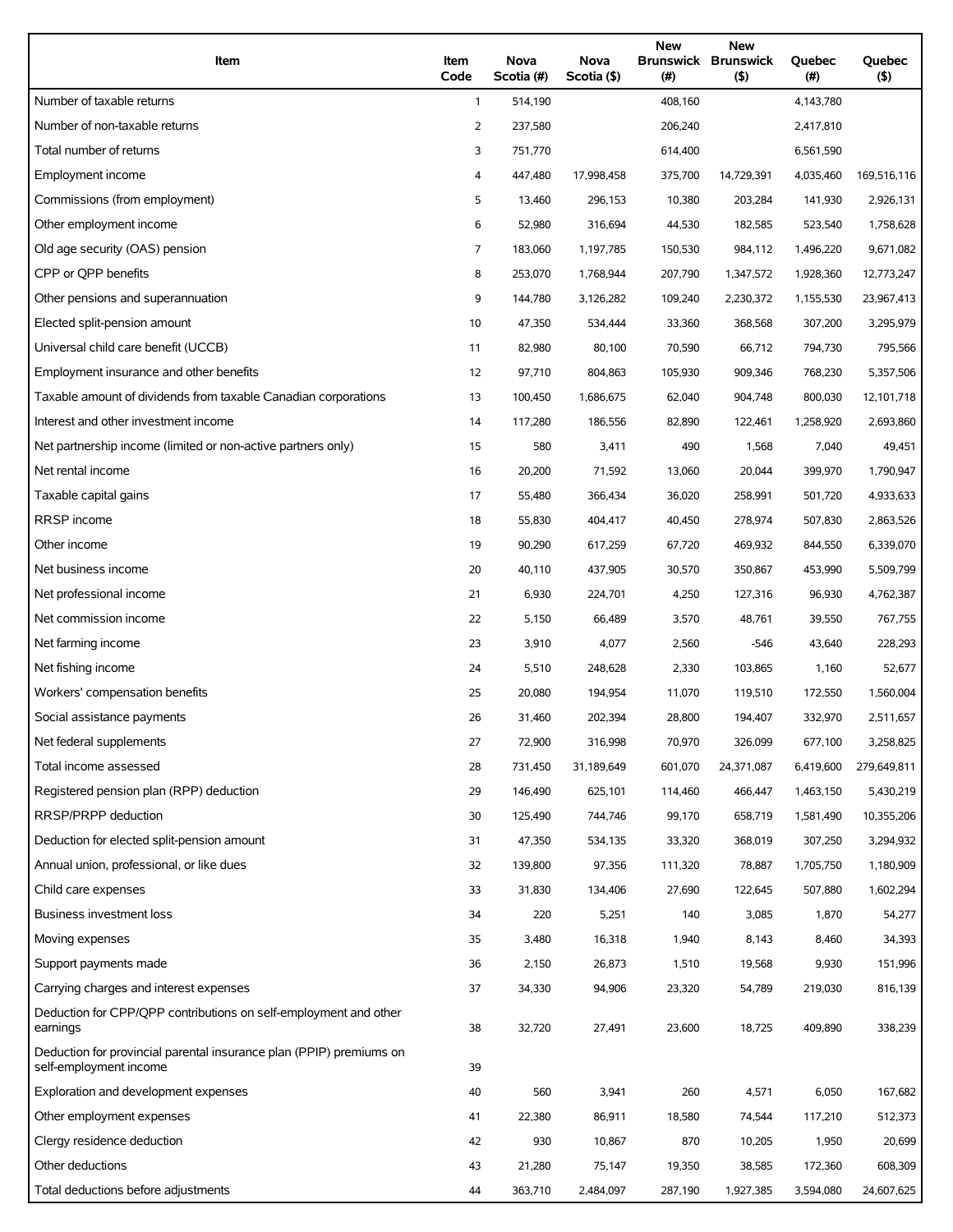| Item                                                              | Item<br>Code | Nova<br>Scotia (#) | Nova<br>Scotia (\$) | <b>New</b><br>(#) | <b>New</b><br><b>Brunswick Brunswick</b><br>(5) | Quebec<br>(#) | Quebec (\$) |
|-------------------------------------------------------------------|--------------|--------------------|---------------------|-------------------|-------------------------------------------------|---------------|-------------|
| Social benefits repayment                                         | 45           | 16,690             | 51,147              | 11,180            | 30,825                                          | 102,950       | 275,898     |
| Net income                                                        | 46           | 729,830            | 28,691,404          | 599,910           | 22,423,314                                      | 6,405,330     | 254,984,760 |
| Canadian Forces personnel and police deduction                    | 47           | 350                | 7,110               | 60                | 1,465                                           | 670           | 16,710      |
| Security options deductions                                       | 48           | 1,290              | 15,104              | 230               | 3,729                                           | 5,010         | 260,943     |
| Other payments deduction                                          | 49           | 120,800            | 714,224             | 108,600           | 639,981                                         | 1,163,910     | 7,329,259   |
| Non-capital losses of other years                                 | 50           | 740                | 7,746               | 460               | 3,397                                           | 6,480         | 56,621      |
| Net capital losses of other years                                 | 51           | 9,920              | 23,030              | 5,920             | 11,913                                          | 88,390        | 282,379     |
| Capital gains deduction                                           | 52           | 1,180              | 130,318             | 890               | 78,350                                          | 12,010        | 1,049,378   |
| Northern residents deductions                                     | 53           | 500                | 1,526               | 370               | 1,111                                           | 27,140        | 116,845     |
| <b>Additional deductions</b>                                      | 54           | 4,320              | 19,742              | 7,390             | 25,019                                          | 45,570        | 440,430     |
| Farming/fishing losses of prior years                             | 55           | 140                | 1,247               | 120               | 786                                             | 1,730         | 13,751      |
| Total deductions from net income                                  | 56           | 137,050            | 920,066             | 120,020           | 765,833                                         | 1,318,620     | 9,568,378   |
| Taxable income assessed                                           | 57           | 713,510            | 27,772,694          | 585,540           | 21,659,546                                      | 6,223,670     | 245,448,575 |
| Basic personal amount                                             | 58           | 751,750            | 8,588,540           | 614,390           | 7,027,716                                       | 6,561,490     | 75,011,273  |
| Age amount                                                        | 59           | 180,210            | 1,162,864           | 149,050           | 980,876                                         | 1,481,650     | 9,714,182   |
| Spouse or common-law partner amount                               | 60           | 46,560             | 328,875             | 40,140            | 283,505                                         | 421,340       | 2,988,744   |
| Amount for an eligible dependant                                  | 61           | 29,800             | 317,686             | 24,450            | 260,027                                         | 228,350       | 2,396,500   |
| Family caregiver amount for children under 18 years of age        | 62           | 4,690              | 11,766              | 3,680             | 9,258                                           | 24,510        | 59,756      |
| Amount for infirm dependants age 18 or older                      | 63           | 800                | 4,672               | 770               | 4,009                                           | 1,970         | 7,210       |
| CPP or QPP contributions through employment                       | 64           | 424,020            | 641,577             | 357,770           | 536,456                                         | 3,731,520     | 6,373,736   |
| CPP or QPP contributions on self-employment and other earnings    | 65           | 32,720             | 27,491              | 23,600            | 18,725                                          | 409,890       | 338,239     |
| Employment insurance premiums                                     | 66           | 417,840            | 251,483             | 351,640           | 207,919                                         | 3,694,820     | 1,861,877   |
| PPIP premiums paid                                                | 67           |                    |                     |                   |                                                 | 3,781,190     | 779,510     |
| PPIP premiums payable on employment income                        | 68           |                    |                     |                   |                                                 | 117,220       | 24,457      |
| PPIP premiums payable on self-employment income                   | 69           |                    |                     |                   |                                                 |               |             |
| Volunteer firefighters' amount/search and rescue volunteers'      |              |                    |                     |                   |                                                 |               |             |
| amount                                                            | 70           | 6,100              | 18,294              | 2,980             | 8,928                                           | 7,230         | 21,699      |
| Canada employment amount                                          | 71           | 467,130            | 521,942             | 388,500           | 437,220                                         | 4,174,500     | 4,658,652   |
| Public transit amount                                             | 72           | 16,920             | 9,643               | 4,740             | 2,193                                           | 525,940       | 441,629     |
| Children's arts amount                                            | 73           | 13,880             | 4,170               | 8,190             | 2,282                                           | 116,920       | 30,814      |
| Home accessibility expenses                                       | 74           | 450                | 1,990               | 350               | 1,496                                           | 4,600         | 18,356      |
| Home buyers' amount                                               | 75           | 4,600              | 20,755              | 4,110             | 18,975                                          | 48,700        | 205,916     |
| Pension income amount                                             | 76           | 173,190            | 333,897             | 129,060           | 247,092                                         | 1,325,380     | 2,504,761   |
| Caregiver amount                                                  | 77           | 5,210              | 27,774              | 5,740             | 28,974                                          | 43,720        | 213,484     |
| Disability amount                                                 | 78           | 37,720             | 301,128             | 25,560            | 204,351                                         | 104,100       | 831,263     |
| Disability amount transferred from a dependant                    | 79           | 10,370             | 111,222             | 8,270             | 86,848                                          | 48,140        | 518,796     |
| Interest paid on student loans                                    | 80           | 19,290             | 11,546              | 19,490            | 13,250                                          | 135,530       | 46,894      |
| Tuition, education, and textbook amounts                          | 81           | 42,580             | 276,009             | 30,470            | 174,318                                         | 429,830       | 1,766,606   |
| Tuition, education, and textbook amounts transferred from a child | 82           | 15,110             | 79,275              | 11,440            | 59,544                                          | 182,910       | 850,225     |
| Amounts transferred from spouse or common-law partner             | 83           | 35,850             | 205,898             | 32,500            | 187,366                                         | 275,900       | 1,473,787   |
| Medical expenses                                                  | 84           | 159,820            | 398,916             | 142,340           | 358,871                                         | 2,135,490     | 4,693,429   |
| Total tax credits on personal amounts                             | 85           | 751,760            | 2,048,647           | 614,400           | 1,674,065                                       | 6,561,530     | 17,681,947  |
| Allowable charitable donations and government gifts               | 86           | 141,370            | 201,964             | 113,240           | 180,775                                         | 1,230,150     | 1,005,527   |
| Eligible cultural and ecological gifts                            | 87           | 190                | 343                 | 130               | 68                                              | 2,350         | 21,397      |
| Total tax credit on donations and gifts                           | 88           | 140,470            | 57,258              | 112,080           | 51,555                                          | 1,209,290     | 288,777     |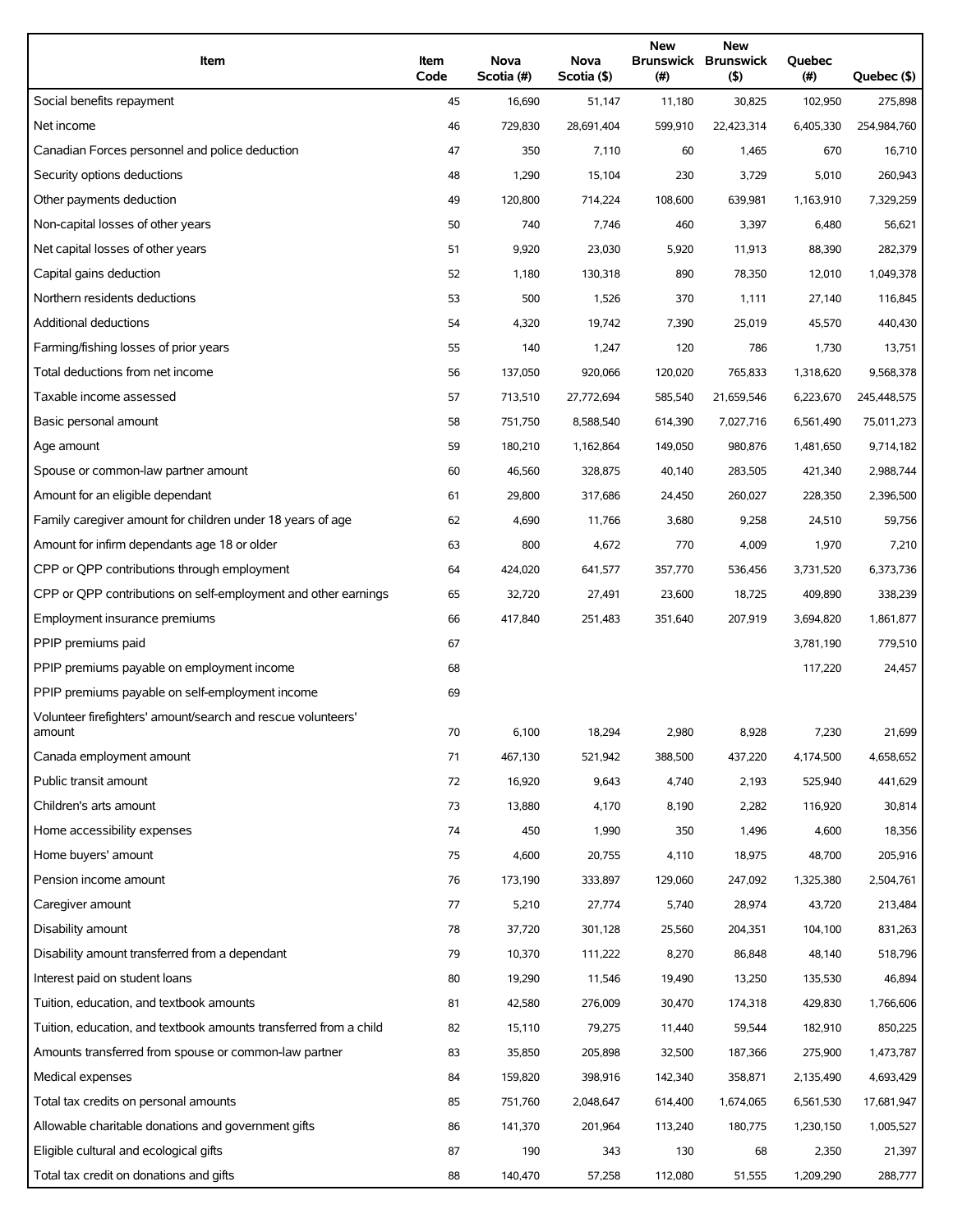| Item                                                        |      | <b>Nova</b> | <b>Nova</b> | <b>New</b><br><b>Brunswick</b> | <b>New</b><br><b>Brunswick</b> | <b>Ouebec</b> |             |
|-------------------------------------------------------------|------|-------------|-------------|--------------------------------|--------------------------------|---------------|-------------|
|                                                             | Code | Scotia (#)  | Scotia (\$) | (#)                            | (5)                            | (#)           | Quebec (\$) |
| Total federal non-refundable tax credits                    | 89   | 751,760     | 2,105,905   | 614,400                        | 1,725,620                      | 6,561,530     | 17,970,724  |
| Federal dividend tax credit                                 | 90   | 89,550      | 196,421     | 54,670                         | 109,048                        | 720,170       | 1,439,309   |
| Minimum tax carryover                                       | 91   | 1.000       | 2,937       | 620                            | 1,925                          | 9,390         | 27,744      |
| Basic federal tax                                           | 92   | 470,560     | 2,782,013   | 383,950                        | 2,089,950                      | 4,158,360     | 26,220,524  |
| Federal foreign tax credit                                  | 93   | 27,940      | 23,234      | 16,630                         | 12,458                         | 260,420       | 154,664     |
| Federal political contribution tax credit                   | 94   | 4,100       | 690         | 2,580                          | 406                            | 16,770        | 2,445       |
| Investment tax credit                                       | 95   | 1,370       | 2,290       | 1,100                          | 2,128                          | 4,780         | 22,124      |
| Labour-sponsored funds tax credit (federally registered)    | 96   |             |             |                                |                                | 30,370        | 2,986       |
| Labour-sponsored funds tax credit (provincially registered) | 97   |             |             | 10                             | 2                              | 306,660       | 133,755     |
| Alternative minimum tax payable                             | 98   | 820         | 4,479       | 580                            | 3,752                          | 7,300         | 45,379      |
| Net federal tax                                             | 99   | 469,700     | 2,756,709   | 383,260                        | 2,075,579                      | 4,142,700     | 25,905,288  |
| CPP contributions on self-employment                        | 100  | 32,720      | 54,982      | 23,600                         | 37,450                         |               |             |
| Social Benefits repayment                                   | 101  | 16,690      | 51,147      | 11,180                         | 30,825                         | 102,950       | 275,898     |
| Working income tax benefit (WITB)                           | 102  | 39,720      | 30,942      | 30,740                         | 23,013                         | 312,430       | 264,608     |
| Children's fitness tax credit                               | 103  | 37,880      | 3,265       | 30,040                         | 2,409                          | 391,080       | 28,111      |
| Eligible educator school supply tax credit                  | 104  | 1,350       | 93          | 1,240                          | 79                             | 6,080         | 334         |
| Net provincial or territorial tax                           | 105  | 493,950     | 2,369,241   | 389,660                        | 1,547,920                      | 2,750         | 64,717      |
| Total tax payable                                           | 106  | 514,190     | 5,232,151   | 408,160                        | 3,691,821                      | 4,143,780     | 26,246,159  |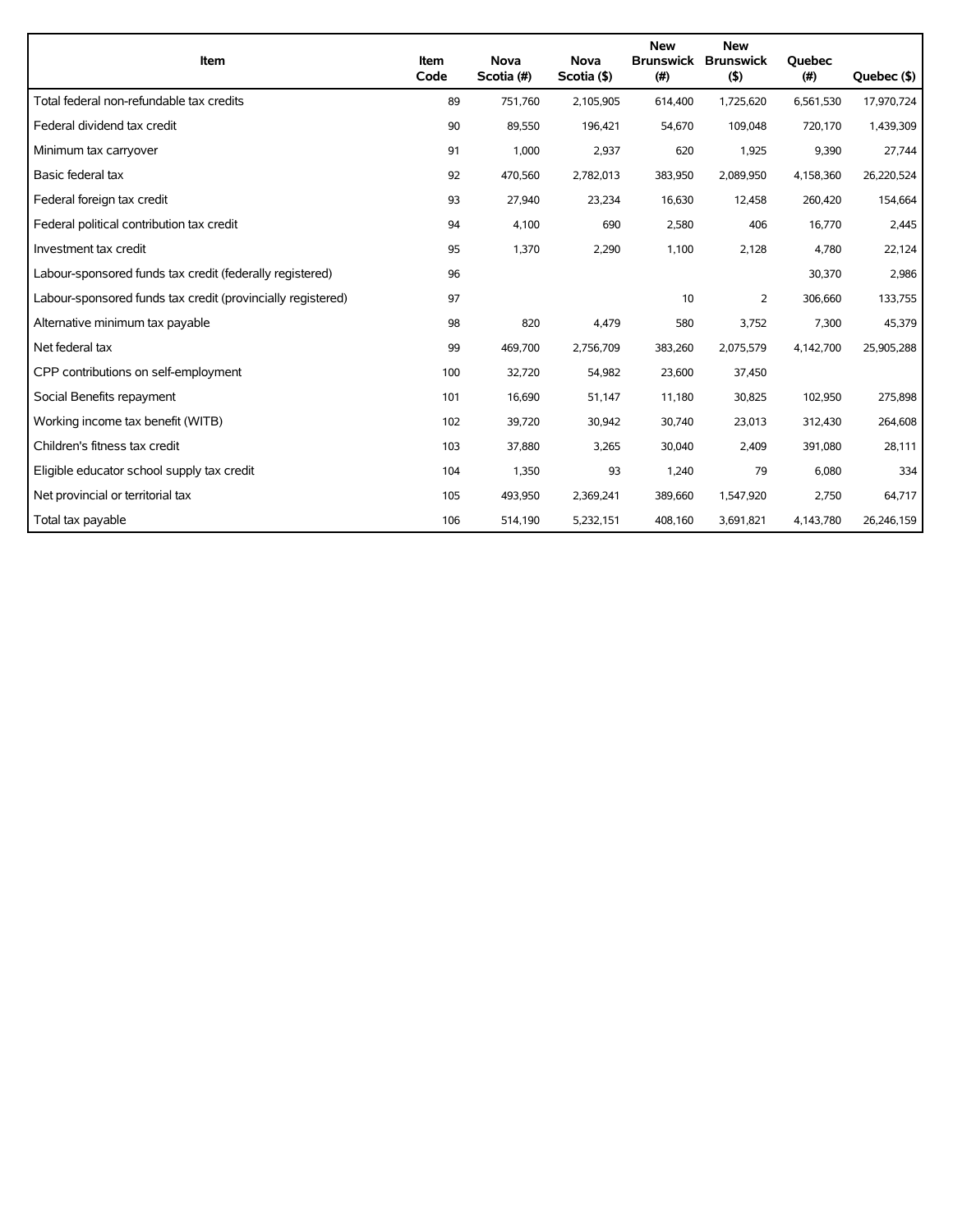| Item                                                                                          | Item<br>Code | Ontario<br>(# ) | Ontario<br>$($ \$) | Manitoba<br>(# ) | <b>Manitoba</b><br>(5) | $(\#)$  | Saskatchewan Saskatchewan<br>(5) |
|-----------------------------------------------------------------------------------------------|--------------|-----------------|--------------------|------------------|------------------------|---------|----------------------------------|
| Number of taxable returns                                                                     | $\mathbf{1}$ | 7,381,200       |                    | 682,790          |                        | 575,400 |                                  |
| Number of non-taxable returns                                                                 | 2            | 3,274,430       |                    | 301,180          |                        | 274,250 |                                  |
| Total number of returns                                                                       | 3            | 10,655,630      |                    | 983,970          |                        | 849,650 |                                  |
| Employment income                                                                             | 4            | 6,513,530       | 322,971,055        | 619,740          | 26,750,848             | 538,110 | 25,383,410                       |
| Commissions (from employment)                                                                 | 5            | 214,710         | 6,962,099          | 18,350           | 451,487                | 14,440  | 434,409                          |
| Other employment income                                                                       | 6            | 993,150         | 5,351,511          | 64,880           | 250,060                | 64,200  | 245,245                          |
| Old age security (OAS) pension                                                                | 7            | 2,152,630       | 13,357,247         | 196,100          | 1,265,699              | 168,670 | 1,103,488                        |
| CPP or OPP benefits                                                                           | 8            | 2,688,490       | 20,262,662         | 255,490          | 1,829,150              | 216,090 | 1,519,570                        |
| Other pensions and superannuation                                                             | 9            | 1,692,910       | 39,150,383         | 162,880          | 3,162,521              | 131,080 | 2,487,002                        |
| Elected split-pension amount                                                                  | 10           | 520,280         | 5,854,212          | 48,970           | 485,981                | 34,080  | 342,290                          |
| Universal child care benefit (UCCB)                                                           | 11           | 1,326,440       | 1,353,533          | 136,060          | 151,856                | 120,980 | 137,534                          |
| Employment insurance and other benefits                                                       | 12           | 741,530         | 5,352,889          | 77,710           | 550,821                | 72,890  | 595,579                          |
| Taxable amount of dividends from taxable Canadian<br>corporations                             | 13           | 1,780,590       | 25,636,992         | 133,080          | 1,648,053              | 146,840 | 2,876,923                        |
| Interest and other investment income                                                          | 14           | 2,496,690       | 6,470,583          | 219,950          | 400,429                | 201,550 | 362,115                          |
| Net partnership income (limited or non-active partners only)                                  | 15           | 23,470          | 152,399            | 1,860            | 5,420                  | 3,780   | 4,529                            |
| Net rental income                                                                             | 16           | 612,730         | 2,300,201          | 40,460           | 203,330                | 47,420  | 299,617                          |
| Taxable capital gains                                                                         | 17           | 1,161,980       | 11,146,562         | 88,510           | 882,072                | 88,590  | 997,203                          |
| RRSP income                                                                                   | 18           | 897,770         | 6,417,869          | 70,320           | 483,500                | 59,330  | 481,138                          |
| Other income                                                                                  | 19           | 1,531,660       | 11,017,263         | 156,250          | 857,961                | 154,270 | 858,785                          |
| Net business income                                                                           | 20           | 855,420         | 11,878,554         | 67,810           | 937,706                | 63,830  | 853,819                          |
| Net professional income                                                                       | 21           | 141,320         | 7,085,374          | 9,420            | 367,790                | 6,500   | 230,802                          |
| Net commission income                                                                         | 22           | 113,100         | 2,668,116          | 8,410            | 144,771                | 8,290   | 111,404                          |
| Net farming income                                                                            | 23           | 81,390          | 347,663            | 30,690           | 246,236                | 55,730  | 600,838                          |
| Net fishing income                                                                            | 24           | 300             | 2,820              | 1,260            | 6,515                  | 330     | 1,258                            |
| Workers' compensation benefits                                                                | 25           | 196,800         | 1,883,405          | 19,110           | 110,105                | 12,850  | 108,672                          |
| Social assistance payments                                                                    | 26           | 700,020         | 5,637,229          | 45,070           | 359,294                | 57,150  | 455,729                          |
| Net federal supplements                                                                       | 27           | 701,270         | 4,038,991          | 66,430           | 307,351                | 58,050  | 259,775                          |
| Total income assessed                                                                         | 28           | 10,290,650      | 517,979,104        | 939,370          | 41,887,565             | 819,370 | 40,776,279                       |
| Registered pension plan (RPP) deduction                                                       | 29           | 1,719,150       | 8,610,401          | 228,100          | 877,735                | 189,260 | 803,406                          |
| RRSP/PRPP deduction                                                                           | 30           | 2,305,140       | 16,439,345         | 202,260          | 1,100,842              | 192,260 | 1,115,619                        |
| Deduction for elected split-pension amount                                                    | 31           | 520,390         | 5,854,400          | 48,980           | 485,807                | 34,090  | 342,362                          |
| Annual union, professional, or like dues                                                      | 32           | 2,036,930       | 1,588,549          | 225,120          | 155,941                | 180,250 | 144,164                          |
| Child care expenses                                                                           | 33           | 442,200         | 2,197,033          | 46,810           | 148,822                | 34,700  | 146,117                          |
| Business investment loss                                                                      | 34           | 3,210           | 97,887             | 170              | 3,904                  | 250     | 5,291                            |
| Moving expenses                                                                               | 35           | 29,980          | 146,563            | 3,010            | 12,585                 | 4,670   | 14,906                           |
| Support payments made                                                                         | 36           | 31,410          | 624,560            | 1,730            | 27,401                 | 1,430   | 22,261                           |
| Carrying charges and interest expenses                                                        | 37           | 821,580         | 2,736,959          | 73,460           | 132,142                | 71,280  | 120,896                          |
| Deduction for CPP/QPP contributions on self-employment and<br>other earnings                  | 38           | 686,390         | 569,380            | 56,400           | 48,275                 | 59,050  | 51,417                           |
| Deduction for provincial parental insurance plan (PPIP)<br>premiums on self-employment income | 39           |                 |                    |                  |                        |         |                                  |
| Exploration and development expenses                                                          | 40           | 16,390          | 258,641            | 1,250            | 14,549                 | 2,820   | 10,789                           |
| Other employment expenses                                                                     | 41           | 342,050         | 1,651,700          | 31,910           | 132,224                | 24,190  | 102,489                          |
| Clergy residence deduction                                                                    | 42           | 11,200          | 171,235            | 1,630            | 21,480                 | 1,420   | 18,202                           |
| Other deductions                                                                              | 43           | 299,180         | 983,057            | 24,300           | 75,756                 | 22,030  | 65,038                           |
| Total deductions before adjustments                                                           | 44           | 5,559,510       | 41,942,056         | 535,580          | 3,238,488              | 467,020 | 2,964,152                        |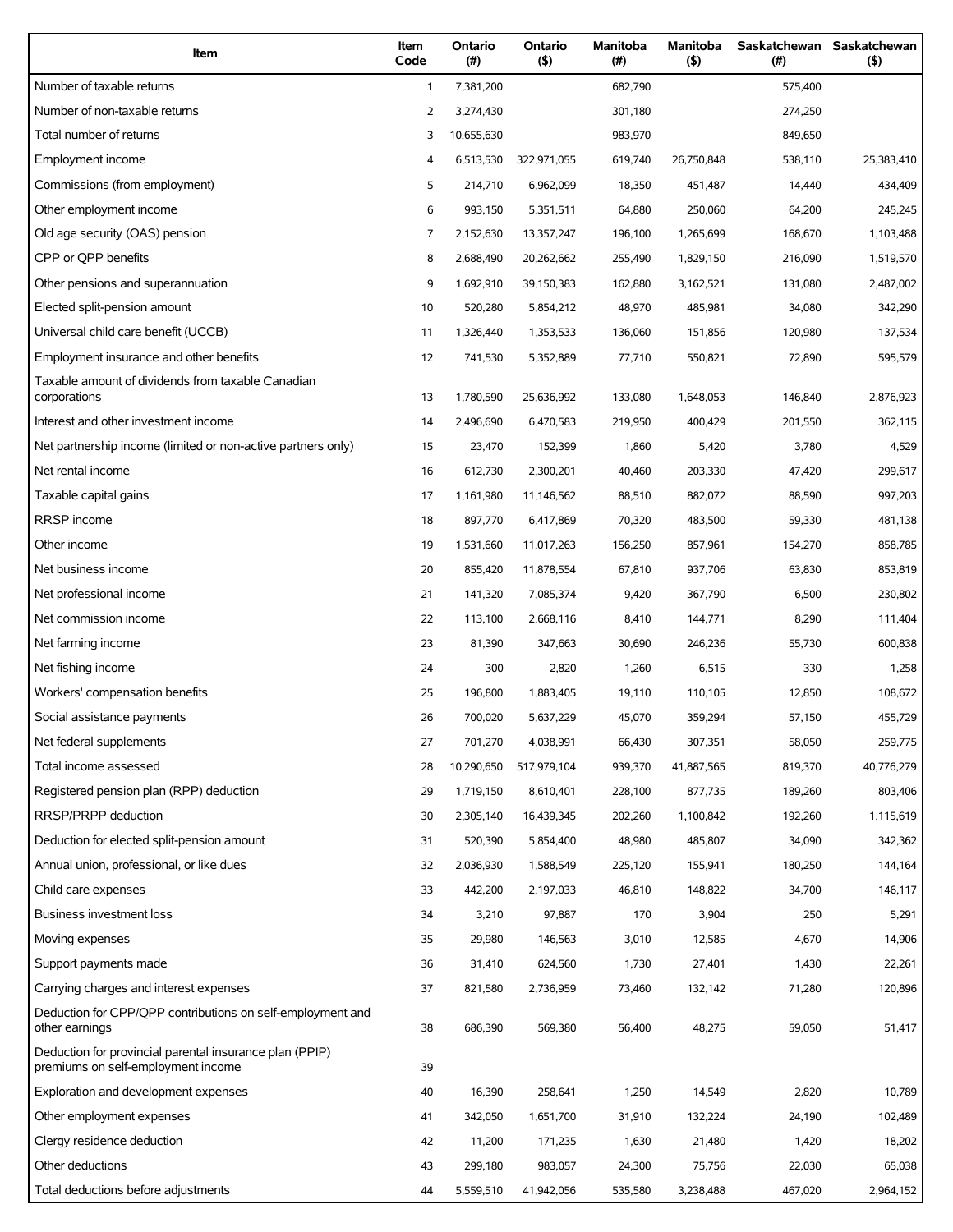| Item                                                                   | Item<br>Code | Ontario<br>(#) | Ontario<br>(5) | Manitoba<br>$($ # $)$ | Manitoba<br>(5) | Saskatchewan Saskatchewan<br>(#) | (5)        |
|------------------------------------------------------------------------|--------------|----------------|----------------|-----------------------|-----------------|----------------------------------|------------|
| Social benefits repayment                                              | 45           | 221,420        | 700,956        | 14,470                | 44,602          | 17,080                           | 50,044     |
| Net income                                                             | 46           | 10,259,950     | 475,805,948    | 936,730               | 38,634,799      | 816,210                          | 37,815,310 |
| Canadian Forces personnel and police deduction                         | 47           | 1,700          | 30,460         | 120                   | 2,330           | 30                               | 379        |
| Security options deductions                                            | 48           | 13,470         | 835,164        | 390                   | 17,869          | 470                              | 12,643     |
| Other payments deduction                                               | 49           | 1,416,530      | 11,557,787     | 125,730               | 777,999         | 114,250                          | 823,776    |
| Non-capital losses of other years                                      | 50           | 16,430         | 153,156        | 890                   | 10,922          | 730                              | 6,104      |
| Net capital losses of other years                                      | 51           | 233,370        | 823,280        | 14,240                | 31,554          | 14,150                           | 28,949     |
| Capital gains deduction                                                | 52           | 17,960         | 1,773,975      | 4,050                 | 371,784         | 7,250                            | 589,162    |
| Northern residents deductions                                          | 53           | 5,230          | 19,582         | 15,980                | 60,692          | 7,050                            | 23,021     |
| <b>Additional deductions</b>                                           | 54           | 64,740         | 362,278        | 4,540                 | 17,005          | 2,080                            | 11,950     |
| Farming/fishing losses of prior years                                  | 55           | 2,990          | 39,277         | 700                   | 6,775           | 1,250                            | 13,710     |
| Total deductions from net income                                       | 56           | 1,736,310      | 15,604,852     | 162,170               | 1,297,465       | 143,950                          | 1,509,915  |
| Taxable income assessed                                                | 57           | 9,986,280      | 460,238,098    | 918,110               | 37,342,858      | 797,970                          | 36,312,439 |
| Basic personal amount                                                  | 58           | 10,655,230     | 121,849,805    | 983,940               | 11,249,672      | 849,640                          | 9,720,182  |
| Age amount                                                             | 59           | 2,153,470      | 13,446,178     | 194,080               | 1,236,988       | 164,280                          | 1,031,132  |
| Spouse or common-law partner amount                                    | 60           | 822,460        | 6,612,763      | 72,190                | 565,764         | 59,540                           | 466,786    |
| Amount for an eligible dependant                                       | 61           | 363,470        | 3,892,201      | 40,050                | 436,737         | 33,190                           | 361,366    |
| Family caregiver amount for children under 18 years of<br>age          | 62           | 52,990         | 131,849        | 5,970                 | 14,781          | 3,840                            | 10,818     |
| Amount for infirm dependants age 18 or older                           | 63           | 9,940          | 44,043         | 860                   | 4,459           | 370                              | 1,926      |
| CPP or QPP contributions through employment                            | 64           | 6,170,740      | 10,224,147     | 585,150               | 935,052         | 499,760                          | 845,586    |
| CPP or QPP contributions on self-employment and other<br>earnings      | 65           | 686,390        | 569,380        | 56,400                | 48,275          | 59,050                           | 51,417     |
| Employment insurance premiums                                          | 66           | 5,853,010      | 3,797,009      | 569,250               | 358,780         | 486,140                          | 319,200    |
| PPIP premiums paid                                                     | 67           |                |                |                       |                 |                                  |            |
| PPIP premiums payable on employment income                             | 68           |                |                |                       |                 |                                  |            |
| PPIP premiums payable on self-employment income                        | 69           |                |                |                       |                 |                                  |            |
| Volunteer firefighters' amount/search and rescue<br>volunteers' amount | 70           | 8,890          | 26,679         | 1,860                 | 5,571           | 2,560                            | 7,671      |
| Canada employment amount                                               | 71           | 6,879,290      | 7,648,107      | 638,030               | 717,137         | 550,110                          | 620,686    |
| Public transit amount                                                  | 72           | 732,970        | 880,323        | 45,670                | 27,878          | 19,400                           | 7,352      |
| Children's arts amount                                                 | 73           | 258,940        | 86,918         | 21,730                | 6,601           | 19,640                           | 6,163      |
| Home accessibility expenses                                            | 74           | 15,130         | 63,675         | 570                   | 2,713           | 390                              | 1,673      |
| Home buyers' amount                                                    | 75           | 72,330         | 323,679        | 8,140                 | 37,987          | 6,930                            | 31,397     |
| Pension income amount                                                  | 76           | 1,953,700      | 3,752,546      | 187,460               | 357,135         | 149,290                          | 280,322    |
| Caregiver amount                                                       | 77           | 121,670        | 681,062        | 6,850                 | 38,453          | 3,630                            | 19,759     |
| Disability amount                                                      | 78           | 371,810        | 2,976,741      | 56,540                | 452,491         | 25,310                           | 202,375    |
| Disability amount transferred from a dependant                         | 79           | 122,330        | 1,297,784      | 12,610                | 140,733         | 6,640                            | 71,048     |
| Interest paid on student loans                                         | 80           | 190,490        | 116,043        | 11,160                | 5,216           | 15,060                           | 9,669      |
| Tuition, education, and textbook amounts                               | 81           | 730,410        | 5,299,184      | 63,650                | 352,179         | 52,170                           | 298,677    |
| Tuition, education, and textbook amounts transferred from              |              |                |                |                       |                 |                                  |            |
| a child                                                                | 82           | 299,610        | 1,617,920      | 17,930                | 87,305          | 13,640                           | 68,822     |
| Amounts transferred from spouse or common-law partner                  | 83           | 468,600        | 2,576,951      | 38,630                | 219,019         | 30,610                           | 171,367    |
| Medical expenses                                                       | 84           | 1,262,120      | 3,951,661      | 164,820               | 382,482         | 126,450                          | 368,258    |
| Total tax credits on personal amounts                                  | 85           | 10,655,380     | 28,780,708     | 983,950               | 2,652,591       | 849,640                          | 2,246,139  |
| Allowable charitable donations and government gifts                    | 86           | 2,230,030      | 4,360,368      | 229,040               | 451,968         | 177,660                          | 325,159    |
| Eligible cultural and ecological gifts                                 | 87           | 2,580          | 16,702         | 180                   | 1,276           | 170                              | 715        |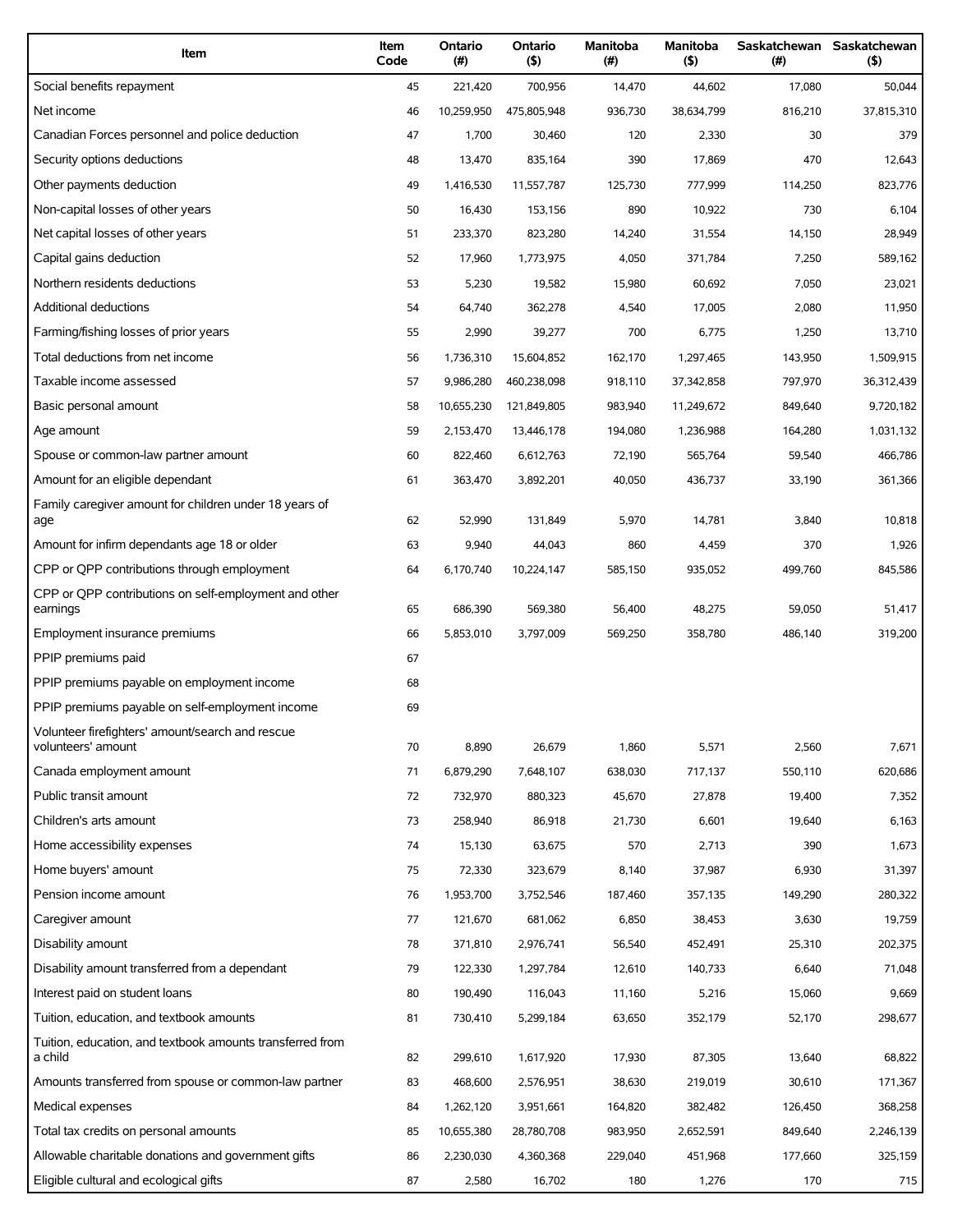| Item                                                        | Item<br>Code | Ontario<br>(# ) | Ontario<br>(5) | <b>Manitoba</b><br>(#) | <b>Manitoba</b><br>$($ \$) | (#)     | Saskatchewan Saskatchewan<br>(5) |
|-------------------------------------------------------------|--------------|-----------------|----------------|------------------------|----------------------------|---------|----------------------------------|
| Total tax credit on donations and gifts                     | 88           | 2,220,550       | 1,271,089      | 227,940                | 129,854                    | 177,030 | 92,768                           |
| Total federal non-refundable tax credits                    | 89           | 10,655,380      | 30,051,796     | 983,950                | 2,782,445                  | 849,640 | 2,338,907                        |
| Federal dividend tax credit                                 | 90           | 1,593,020       | 3,161,872      | 117,800                | 197,701                    | 133,060 | 331,576                          |
| Minimum tax carryover                                       | 91           | 13,280          | 47,021         | 2,650                  | 8,353                      | 4,420   | 11,894                           |
| Basic federal tax                                           | 92           | 6,689,360       | 56,390,174     | 617,380                | 4,007,247                  | 559,580 | 4,123,185                        |
| Federal foreign tax credit                                  | 93           | 703,260         | 807,355        | 39,220                 | 16,420                     | 40,080  | 16,233                           |
| Federal political contribution tax credit                   | 94           | 63,460          | 11,659         | 6,380                  | 1,166                      | 6,780   | 1,250                            |
| Investment tax credit                                       | 95           | 7,530           | 25,045         | 480                    | 2,315                      | 1,110   | 1,026                            |
| Labour-sponsored funds tax credit (federally registered)    | 96           | 40              | 3              |                        |                            | 1,260   | 128                              |
| Labour-sponsored funds tax credit (provincially registered) | 97           | 80              | 26             | 120                    | 86                         | 13,840  | 8,678                            |
| Alternative minimum tax payable                             | 98           | 12,370          | 80,043         | 1,570                  | 13,823                     | 2,850   | 17,208                           |
| Net federal tax                                             | 99           | 6,669,090       | 55,570,145     | 616,490                | 3,987,748                  | 557,940 | 4,096,921                        |
| CPP contributions on self-employment                        | 100          | 686,380         | 1,138,760      | 56,400                 | 96,550                     | 59,050  | 102,833                          |
| Social Benefits repayment                                   | 101          | 221,420         | 700,956        | 14,470                 | 44,602                     | 17,080  | 50,044                           |
| Working income tax benefit (WITB)                           | 102          | 603,550         | 492,302        | 54,480                 | 43,301                     | 38,610  | 29,982                           |
| Children's fitness tax credit                               | 103          | 648,240         | 59,990         | 54,530                 | 4,458                      | 52,810  | 4,558                            |
| Eligible educator school supply tax credit                  | 104          | 22,460          | 1,510          | 1,820                  | 100                        | 1,770   | 114                              |
| Net provincial or territorial tax                           | 105          | 6,985,870       | 31,666,352     | 667,090                | 3,127,492                  | 494,620 | 2,291,200                        |
| Total tax payable                                           | 106          | 7,381,200       | 89,077,406     | 682,790                | 7,256,493                  | 575,400 | 6,541,096                        |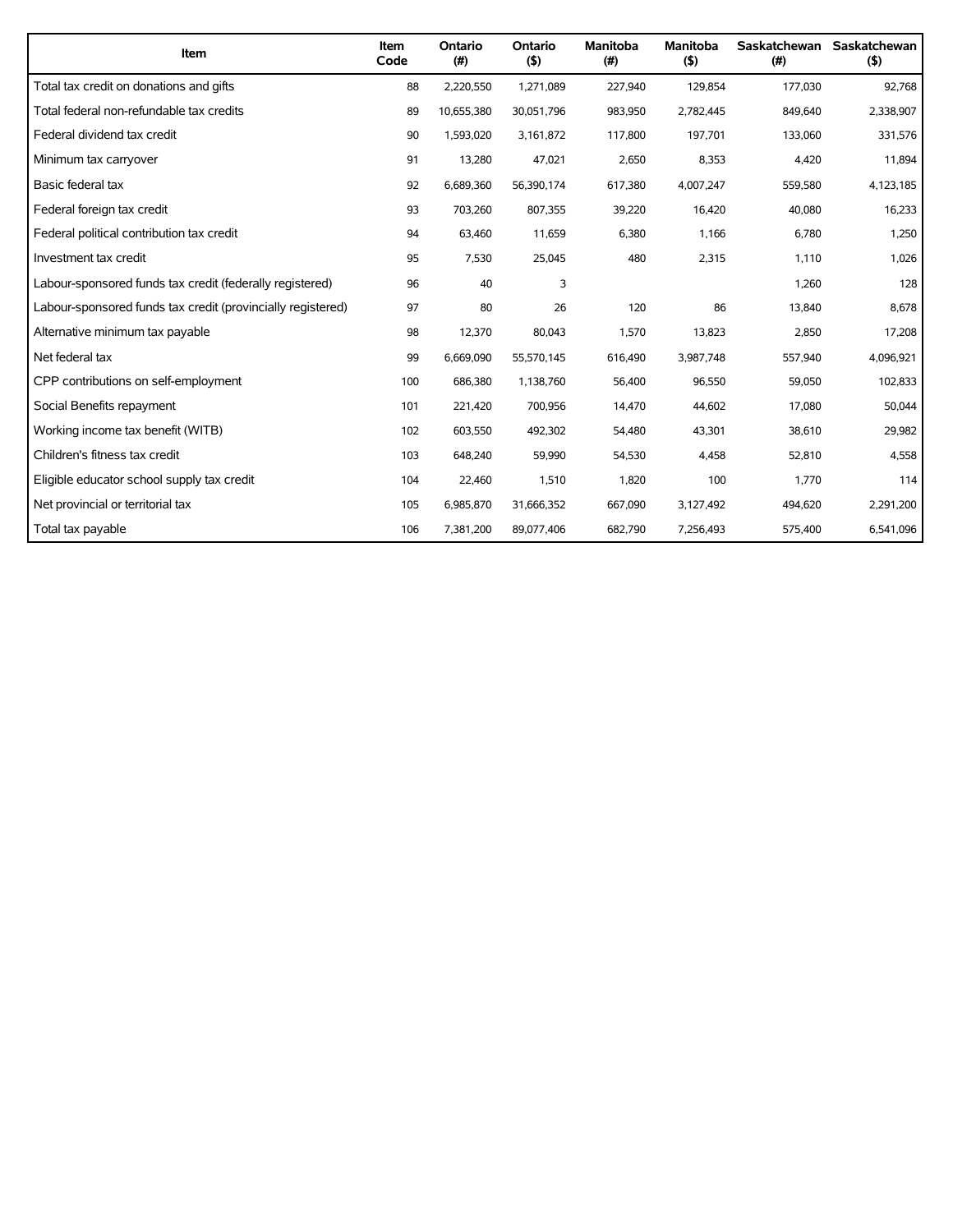| Item                                                                                          | Item<br>Code | Alberta<br>(# ) | Alberta<br>(5) | <b>British</b><br>Columbia<br>$(\#)$ | <b>British</b><br>Columbia<br>$($ \$) | Yukon<br>(#) | Yukon<br>$($ \$) |
|-----------------------------------------------------------------------------------------------|--------------|-----------------|----------------|--------------------------------------|---------------------------------------|--------------|------------------|
| Number of taxable returns                                                                     | $\mathbf{1}$ | 2,201,210       |                | 2,548,270                            |                                       | 20,960       |                  |
| Number of non-taxable returns                                                                 | 2            | 907,490         |                | 1,240,590                            |                                       | 7,710        |                  |
| Total number of returns                                                                       | 3            | 3,108,690       |                | 3,788,860                            |                                       | 28,670       |                  |
| Employment income                                                                             | 4            | 2,134,370       | 121,133,964    | 2,282,650                            | 105,060,267                           | 21,910       | 1,105,169        |
| Commissions (from employment)                                                                 | 5            | 73,450          | 2,307,584      | 80,680                               | 2,517,251                             | 240          | 7,677            |
| Other employment income                                                                       | 6            | 225,510         | 1,357,246      | 394,420                              | 2,199,419                             | 1,380        | 10,207           |
| Old age security (OAS) pension                                                                | 7            | 475,610         | 3,020,787      | 802,750                              | 4,949,377                             | 4,140        | 26,905           |
| CPP or QPP benefits                                                                           | 8            | 625,740         | 4,646,066      | 1,006,950                            | 7,279,430                             | 5,860        | 43,807           |
| Other pensions and superannuation                                                             | 9            | 360,940         | 7,524,057      | 623,780                              | 12,787,040                            | 3,470        | 78,462           |
| Elected split-pension amount                                                                  | 10           | 99,730          | 1,154,463      | 176,330                              | 1,912,716                             | 950          | 9,580            |
| Universal child care benefit (UCCB)                                                           | 11           | 447,680         | 494,574        | 429,600                              | 429,792                               | 3,740        | 3,789            |
| Employment insurance and other benefits                                                       | 12           | 319,100         | 2,775,168      | 278,450                              | 1,983,053                             | 3,310        | 26,705           |
| Taxable amount of dividends from taxable Canadian corporations                                | 13           | 607,920         | 13,381,415     | 678,820                              | 12,906,778                            | 4,250        | 68,827           |
| Interest and other investment income                                                          | 14           | 722,190         | 2,015,257      | 1,031,780                            | 2,869,567                             | 4,960        | 8,712            |
| Net partnership income (limited or non-active partners only)                                  | 15           | 14,900          | 30,291         | 10,120                               | 39,933                                | 30           | 286              |
| Net rental income                                                                             | 16           | 186,120         | 746,212        | 286,630                              | 1,483,108                             | 2,290        | 11,672           |
| Taxable capital gains                                                                         | 17           | 316,570         | 3,223,713      | 443,920                              | 5,601,806                             | 2,170        | 15,608           |
| <b>RRSP</b> income                                                                            | 18           | 283,970         | 2,552,093      | 299,850                              | 2,290,541                             | 2,380        | 18,716           |
| Other income                                                                                  | 19           | 498,270         | 3,606,113      | 582,800                              | 3,322,205                             | 4,320        | 34,031           |
| Net business income                                                                           | 20           | 208,180         | 2,653,107      | 354,670                              | 5,730,523                             | 3,260        | 53,226           |
| Net professional income                                                                       | 21           | 26,640          | 1,090,742      | 54,970                               | 1,653,026                             | 470          | 14,168           |
| Net commission income                                                                         | 22           | 31,760          | 391,184        | 46,460                               | 1,048,213                             | 130          | 1,322            |
| Net farming income                                                                            | 23           | 83,000          | 609,531        | 27,630                               | $-8,154$                              | 190          | $-1,194$         |
| Net fishing income                                                                            | 24           | 160             | 1,847          | 4,530                                | 93,507                                |              |                  |
| Workers' compensation benefits                                                                | 25           | 39,320          | 340,162        | 97,860                               | 860,550                               | 700          | 6,975            |
| Social assistance payments                                                                    | 26           | 247,360         | 1,584,269      | 159,120                              | 1,256,517                             | 2,820        | 23,368           |
| Net federal supplements                                                                       | 27           | 152,410         | 788,316        | 276,450                              | 1,582,306                             | 1,270        | 6,191            |
| Total income assessed                                                                         | 28           | 3,022,940       | 177,574,731    | 3,673,290                            | 180,052,054                           | 28,370       | 1,574,905        |
| Registered pension plan (RPP) deduction                                                       | 29           | 472,640         | 2,931,334      | 552,960                              | 2,466,105                             | 7,380        | 41,945           |
| RRSP/PRPP deduction                                                                           | 30           | 789,500         | 5,590,509      | 787,880                              | 5,660,173                             | 7,280        | 50,435           |
| Deduction for elected split-pension amount                                                    | 31           | 99,740          | 1,154,649      | 176,300                              | 1,911,327                             | 950          | 9,553            |
| Annual union, professional, or like dues                                                      | 32           | 564,230         | 468,345        | 714,510                              | 615,099                               | 8,110        | 6,657            |
| Child care expenses                                                                           | 33           | 135,410         | 619,989        | 121,850                              | 563,156                               | 1,410        | 6,021            |
| Business investment loss                                                                      | 34           | 1,530           | 51,696         | 1,090                                | 28,543                                |              |                  |
| Moving expenses                                                                               | 35           | 14,280          | 57,546         | 20,460                               | 118,658                               | 510          | 1,824            |
| Support payments made                                                                         | 36           | 6,950           | 139,022        | 8,990                                | 172,342                               | 50           | 686              |
| Carrying charges and interest expenses                                                        | 37           | 272,400         | 832,438        | 441,860                              | 1,102,694                             | 3,010        | 3,791            |
| Deduction for CPP/QPP contributions on self-employment and other<br>earnings                  | 38           | 163,040         | 132,565        | 283,280                              | 252,839                               | 1,970        | 1,960            |
| Deduction for provincial parental insurance plan (PPIP) premiums on<br>self-employment income | 39           |                 |                |                                      |                                       |              |                  |
| Exploration and development expenses                                                          | 40           | 9,420           | 103,112        | 6,730                                | 89,716                                | 60           | 271              |
| Other employment expenses                                                                     | 41           | 106,920         | 484,454        | 116,780                              | 553,924                               | 560          | 2,330            |
| Clergy residence deduction                                                                    | 42           | 3,770           | 59,728         | 4,360                                | 65,141                                | 30           | 456              |
| Other deductions                                                                              | 43           | 90,040          | 253,378        | 128,810                              | 320,265                               | 830          | 2,144            |
| Total deductions before adjustments                                                           | 44           | 1,649,630       | 12,882,705     | 1,995,060                            | 13,923,592                            | 17,100       | 128,138          |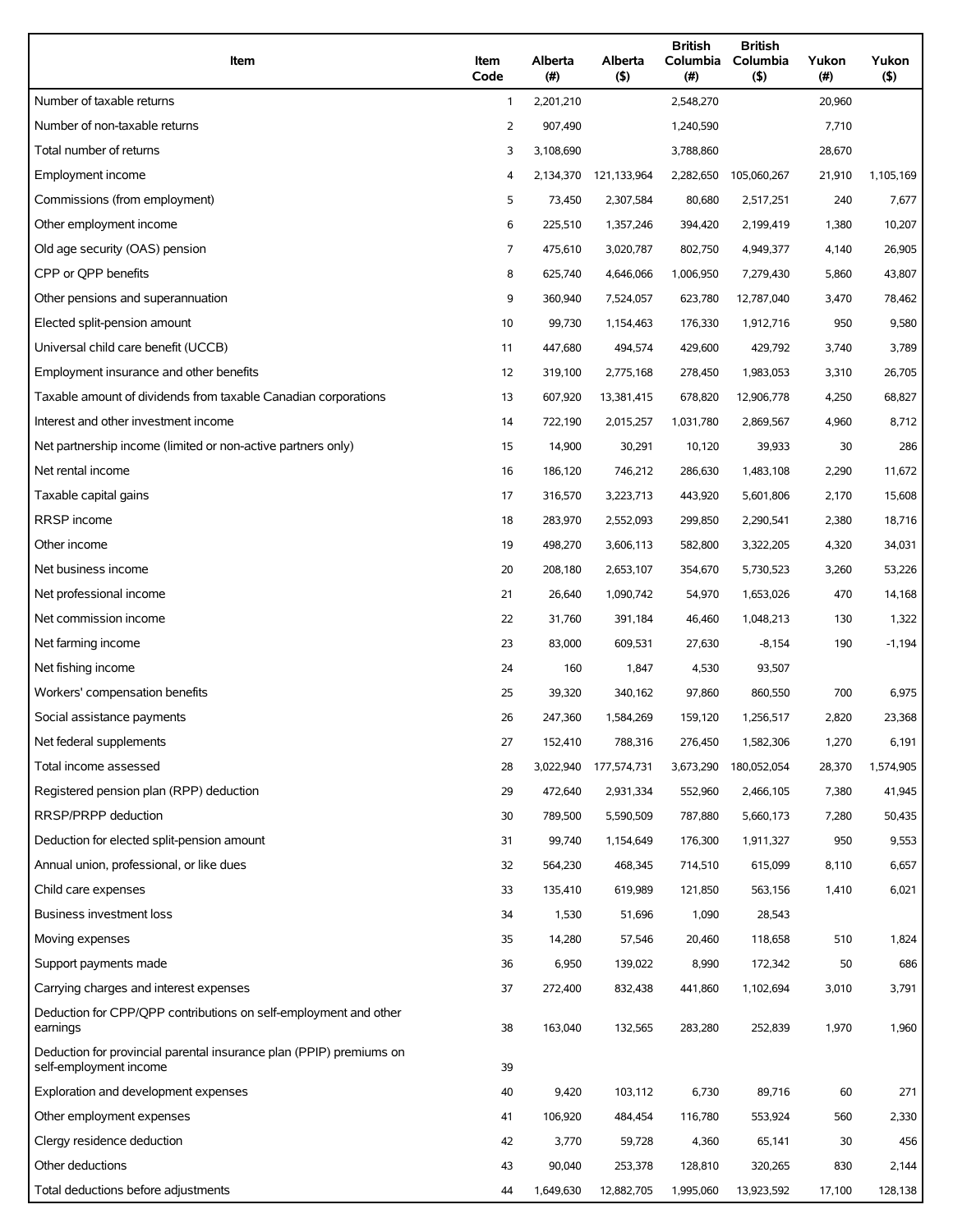| Item                                                                |    | Item Code Alberta (#) | Alberta (\$) | <b>British</b><br>Columbia<br>(#) | <b>British</b><br>Columbia<br>(5) | Yukon (#) Yukon (\$) |           |
|---------------------------------------------------------------------|----|-----------------------|--------------|-----------------------------------|-----------------------------------|----------------------|-----------|
| Social benefits repayment                                           | 45 | 79,170                | 223,271      | 84,260                            | 261,832                           | 690                  | 1,821     |
| Net income                                                          | 46 | 3,012,830             | 164,600,494  | 3,661,660                         | 166,022,100                       | 28,280               | 1,445,929 |
| Canadian Forces personnel and police deduction                      | 47 | 350                   | 5,785        | 260                               | 5,142                             |                      |           |
| Security options deductions                                         | 48 | 8,480                 | 338,176      | 4,750                             | 239,117                           | 20                   | 322       |
| Other payments deduction                                            | 49 | 322,620               | 2,712,443    | 502,660                           | 3,697,940                         | 4,080                | 36,534    |
| Non-capital losses of other years                                   | 50 | 3,400                 | 27,320       | 7,690                             | 88,555                            | 60                   | 446       |
| Net capital losses of other years                                   | 51 | 64,830                | 232,731      | 93,090                            | 382,285                           | 350                  | 988       |
| Capital gains deduction                                             | 52 | 10,200                | 934,075      | 6,230                             | 577,678                           | 40                   | 2,920     |
| Northern residents deductions                                       | 53 | 105,870               | 367,533      | 34,070                            | 123,837                           | 19,310               | 118,412   |
| <b>Additional deductions</b>                                        | 54 | 12,550                | 58,791       | 32,460                            | 129,924                           | 140                  | 447       |
| Farming/fishing losses of prior years                               | 55 | 2,160                 | 25,310       | 1,230                             | 12,985                            |                      |           |
| Total deductions from net income                                    | 56 | 510,400               | 4,704,251    | 661,780                           | 5,258,862                         | 21,790               | 160,120   |
| Taxable income assessed                                             | 57 | 2,968,840             | 159,909,795  | 3,595,620                         | 160,775,741                       | 27,700               | 1,286,204 |
| Basic personal amount                                               | 58 | 3,108,600             | 35,553,101   | 3,788,670                         | 43,294,917                        | 28,670               | 328,259   |
| Age amount                                                          | 59 | 472,380               | 2,927,718    | 810,560                           | 5,100,609                         | 4,080                | 24,410    |
| Spouse or common-law partner amount                                 | 60 | 259,550               | 2,123,655    | 284,620                           | 2,211,283                         | 1,330                | 10,324    |
| Amount for an eligible dependant                                    | 61 | 101,580               | 1,107,502    | 106,270                           | 1,128,583                         | 1,360                | 14,626    |
| Family caregiver amount for children under 18 years of age          | 62 | 14,600                | 37,209       | 16,890                            | 42,441                            | 110                  | 244       |
| Amount for infirm dependants age 18 or older                        | 63 | 890                   | 5,314        | 2,890                             | 12,972                            |                      |           |
| CPP or QPP contributions through employment                         | 64 | 2,014,030             | 3,592,471    | 2,153,960                         | 3,472,740                         | 20,630               | 36,671    |
| CPP or QPP contributions on self-employment and other earnings      | 65 | 163,040               | 132,565      | 283,280                           | 252,839                           | 1,970                | 1,960     |
| Employment insurance premiums                                       | 66 | 1,894,850             | 1,296,199    | 2,026,880                         | 1,276,067                         | 19,930               | 13,551    |
| PPIP premiums paid                                                  | 67 |                       |              |                                   |                                   |                      |           |
| PPIP premiums payable on employment income                          | 68 |                       |              |                                   |                                   |                      |           |
| PPIP premiums payable on self-employment income                     | 69 |                       |              |                                   |                                   |                      |           |
| Volunteer firefighters' amount/search and rescue volunteers' amount | 70 | 4,180                 | 12,531       | 6,750                             | 20,253                            | 170                  | 513       |
| Canada employment amount                                            | 71 | 2,186,730             | 2,483,786    | 2,464,900                         | 2,754,113                         | 22,330               | 25,397    |
| Public transit amount                                               | 72 | 213,700               | 133,932      | 234,770                           | 174,190                           | 510                  | 167       |
| Children's arts amount                                              | 73 | 83,580                | 27,571       | 103,620                           | 33,140                            | 630                  | 199       |
| Home accessibility expenses                                         | 74 | 1,690                 | 7,494        | 3,740                             | 16,902                            | 10                   | 62        |
| Home buyers' amount                                                 | 75 | 28,850                | 130,219      | 23,410                            | 105,094                           | 270                  | 1,200     |
| Pension income amount                                               | 76 | 415,690               | 791,978      | 710,950                           | 1,364,867                         | 4,050                | 7,789     |
| Caregiver amount                                                    | 77 | 21,100                | 102,633      | 45,860                            | 266,219                           | 80                   | 494       |
| Disability amount                                                   | 78 | 75,530                | 604,682      | 121,670                           | 974,289                           | 550                  | 4,412     |
| Disability amount transferred from a dependant                      | 79 | 28,620                | 320,238      | 35,880                            | 385,018                           | 160                  | 1,870     |
| Interest paid on student loans                                      | 80 | 72,520                | 38,899       | 66,850                            | 46,384                            | 550                  | 372       |
| Tuition, education, and textbook amounts                            | 81 | 208,840               | 1,262,590    | 258,730                           | 1,729,279                         | 2,200                | 12,833    |
| Tuition, education, and textbook amounts transferred from a child   | 82 | 59,040                | 296,516      | 72,890                            | 359,185                           | 350                  | 1,709     |
| Amounts transferred from spouse or common-law partner               | 83 | 101,310               | 560,326      | 165,350                           | 933,772                           | 680                  | 3,448     |
| Medical expenses                                                    | 84 | 381,620               | 1,006,907    | 518,130                           | 1,645,855                         | 2,120                | 5,327     |
| Total tax credits on personal amounts                               | 85 | 3,108,640             | 8,183,775    | 3,788,740                         | 10,140,626                        | 28,670               | 74,382    |
| Allowable charitable donations and government gifts                 | 86 | 634,980               | 1,538,185    | 714,970                           | 1,582,620                         | 4,820                | 7,114     |
| Eligible cultural and ecological gifts                              | 87 | 770                   | 15,303       | 850                               | 7,833                             |                      |           |
| Total tax credit on donations and gifts                             | 88 | 633,470               | 453,640      | 712,620                           | 461,730                           | 4,810                | 1,979     |
| Total federal non-refundable tax credits                            | 89 | 3,108,640             | 8,637,415    | 3,788,740                         | 10,602,356                        | 28,670               | 76,362    |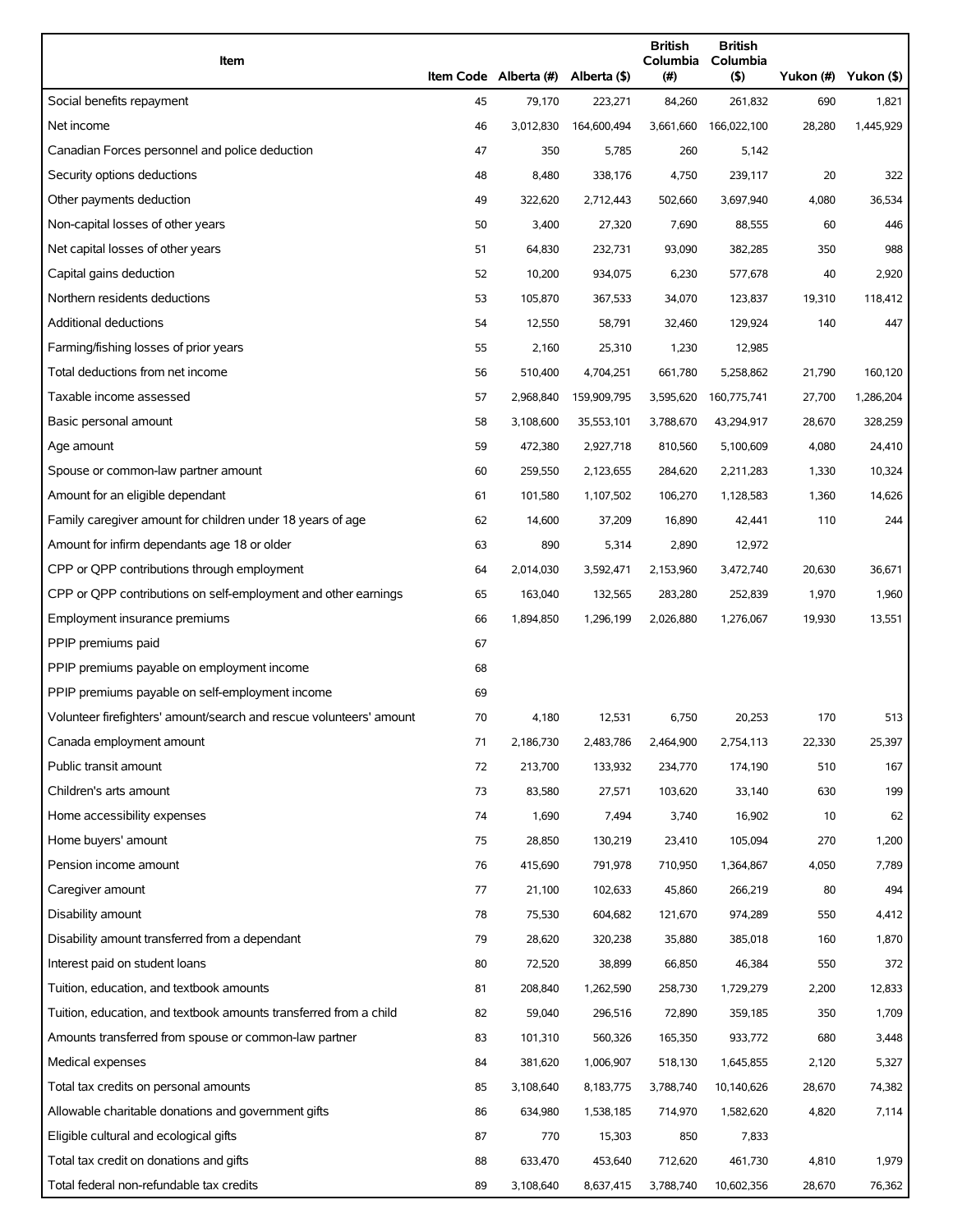| Item                                                        |     |                       |              | <b>British</b><br>Columbia | <b>British</b><br>Columbia |           |            |
|-------------------------------------------------------------|-----|-----------------------|--------------|----------------------------|----------------------------|-----------|------------|
|                                                             |     | Item Code Alberta (#) | Alberta (\$) | (# )                       | $($ \$)                    | Yukon (#) | Yukon (\$) |
| Federal dividend tax credit                                 | 90  | 560,600               | 1,572,514    | 599,040                    | 1,543,129                  | 3,960     | 8,206      |
| Minimum tax carryover                                       | 91  | 8,180                 | 21,848       | 6,530                      | 19,187                     | 30        | 116        |
| Basic federal tax                                           | 92  | 2,146,580             | 21,181,564   | 2,422,940                  | 18,786,090                 | 20,460    | 148,849    |
| Federal foreign tax credit                                  | 93  | 195,200               | 206,179      | 267,970                    | 322,694                    | 1,180     | 772        |
| Federal political contribution tax credit                   | 94  | 20,960                | 3,719        | 25,210                     | 4,461                      | 370       | 72         |
| Investment tax credit                                       | 95  | 1,500                 | 2,738        | 2,000                      | 10,501                     | 20        | 39         |
| Labour-sponsored funds tax credit (federally registered)    | 96  |                       |              | 10                         | $\mathbf{1}$               |           |            |
| Labour-sponsored funds tax credit (provincially registered) | 97  | 20                    | 4            | 20                         | 10                         |           |            |
| Alternative minimum tax payable                             | 98  | 6,540                 | 40,774       | 6,480                      | 38,316                     | 30        | 97         |
| Net federal tax                                             | 99  | 2,140,910             | 20,974,056   | 2,414,000                  | 18,459,496                 | 20,430    | 148,027    |
| CPP contributions on self-employment                        | 100 | 163,040               | 265,130      | 283,280                    | 505,678                    | 1,970     | 3,920      |
| Social Benefits repayment                                   | 101 | 79,170                | 223,271      | 84,260                     | 261,832                    | 690       | 1,821      |
| Working income tax benefit (WITB)                           | 102 | 148,930               | 115,696      | 214,370                    | 173,841                    | 1,290     | 912        |
| Children's fitness tax credit                               | 103 | 204,520               | 18,369       | 215,600                    | 18,883                     | 1,700     | 137        |
| Eligible educator school supply tax credit                  | 104 | 5,230                 | 360          | 6,220                      | 422                        | 70        | 6          |
| Net provincial or territorial tax                           | 105 | 1,889,400             | 9,589,832    | 2,279,090                  | 8,041,640                  | 20,290    | 62,655     |
| Total tax payable                                           | 106 | 2,201,210             | 31,052,608   | 2,548,270                  | 27,269,263                 | 20,960    | 223,835    |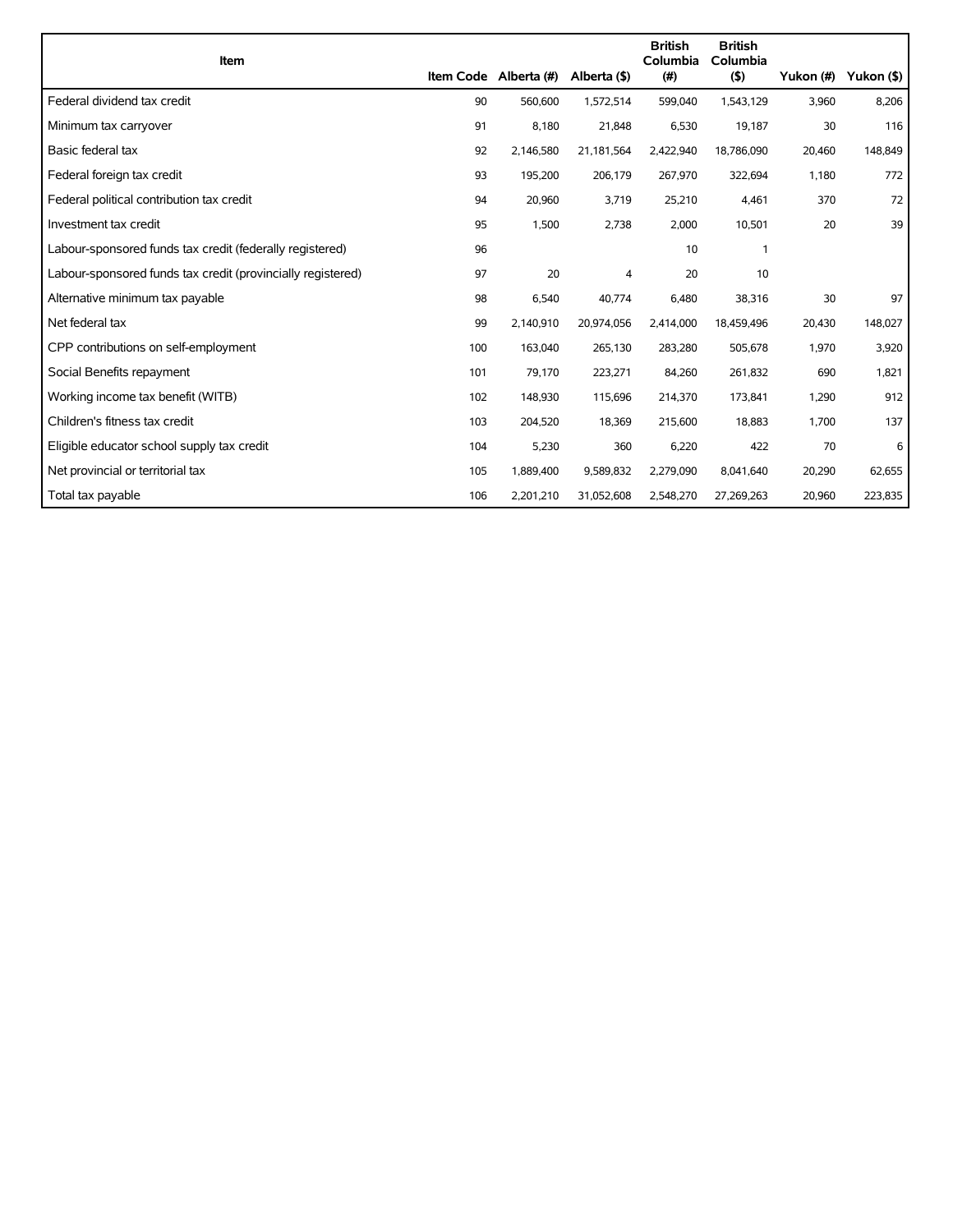| Item                                                                                          | Item<br>Code | <b>Territories</b><br>(#) | Northwest Northwest<br><b>Territories</b><br>(5) | <b>Nunavut</b><br>$(\#)$ | Nunavut<br>$($ \$) | (# )    | Non-resident Non-resident<br>(5) |
|-----------------------------------------------------------------------------------------------|--------------|---------------------------|--------------------------------------------------|--------------------------|--------------------|---------|----------------------------------|
| Number of taxable returns                                                                     | $\mathbf{1}$ | 21,660                    |                                                  | 12,070                   |                    | 50,910  |                                  |
| Number of non-taxable returns                                                                 | 2            | 10,660                    |                                                  | 9,930                    |                    | 76,400  |                                  |
| Total number of returns                                                                       | 3            | 32,330                    |                                                  | 22,000                   |                    | 127,310 |                                  |
| Employment income                                                                             | 4            | 25,790                    | 1,597,948                                        | 17,960                   | 922,920            | 68,250  | 2,818,019                        |
| Commissions (from employment)                                                                 | 5            | 180                       | 7,603                                            | 30                       | 227                | 330     | 5,006                            |
| Other employment income                                                                       | 6            | 970                       | 8,536                                            | 360                      | 3,264              | 3,520   | 143,755                          |
| Old age security (OAS) pension                                                                | 7            | 2,950                     | 19,172                                           | 1,250                    | 8,283              | 17,690  | 74,928                           |
| CPP or OPP benefits                                                                           | 8            | 4,680                     | 32,308                                           | 2,160                    | 13,684             | 22,310  | 107,744                          |
| Other pensions and superannuation                                                             | 9            | 2,100                     | 55,298                                           | 800                      | 15,074             | 6,960   | 93,596                           |
| Elected split-pension amount                                                                  | 10           | 630                       | 7,058                                            | 230                      | 1,754              | 30      | 292                              |
| Universal child care benefit (UCCB)                                                           | 11           | 5,140                     | 5,545                                            | 5,620                    | 7,365              | 560     | 650                              |
| Employment insurance and other benefits                                                       | 12           | 3,400                     | 31,368                                           | 2,120                    | 19,553             | 1,370   | 6,255                            |
| Taxable amount of dividends from taxable Canadian corporations                                | 13           | 2,680                     | 36,023                                           | 960                      | 9,681              | 640     | 3,253                            |
| Interest and other investment income                                                          | 14           | 3,760                     | 5,458                                            | 1,130                    | 1,350              | 1,240   | 1,831                            |
| Net partnership income (limited or non-active partners only)                                  | 15           |                           |                                                  |                          |                    | 2,230   | 17,915                           |
| Net rental income                                                                             | 16           | 1,330                     | 4,984                                            | 470                      | 1,559              | 740     | 1,974                            |
| Taxable capital gains                                                                         | 17           | 1,570                     | 10,918                                           | 510                      | 2,877              | 5,640   | 311,312                          |
| RRSP income                                                                                   | 18           | 2,770                     | 20,798                                           | 1,120                    | 7,348              | 1,710   | 20,104                           |
| Other income                                                                                  | 19           | 3,920                     | 27,556                                           | 2,010                    | 12,720             | 2,800   | 53,517                           |
| Net business income                                                                           | 20           | 1,720                     | 25,218                                           | 700                      | 7,696              | 3,530   | 74,975                           |
| Net professional income                                                                       | 21           | 270                       | 9,816                                            | 110                      | 5,790              | 1,800   | 95,294                           |
| Net commission income                                                                         | 22           | 100                       | 481                                              | 40                       | 216                | 110     | 2,698                            |
| Net farming income                                                                            | 23           | 40                        | 217                                              | 10                       | $-87$              | 300     | 3,191                            |
| Net fishing income                                                                            | 24           |                           |                                                  | 60                       | 3,999              |         |                                  |
| Workers' compensation benefits                                                                | 25           | 580                       | 5,672                                            | 340                      | 2,205              | 70      | 233                              |
| Social assistance payments                                                                    | 26           | 4,110                     | 23,399                                           | 5,680                    | 38,084             | 60      | 398                              |
| Net federal supplements                                                                       | 27           | 1,270                     | 7,525                                            | 590                      | 3,173              | 50      | 358                              |
| Total income assessed                                                                         | 28           | 31,390                    | 1,943,493                                        | 21,630                   | 1,088,824          | 108,360 | 3,836,982                        |
| Registered pension plan (RPP) deduction                                                       | 29           | 9,460                     | 63,623                                           | 5,910                    | 38,310             | 4,860   | 33,112                           |
| RRSP/PRPP deduction                                                                           | 30           | 7,680                     | 49,030                                           | 2,650                    | 19,837             | 2,370   | 18,287                           |
| Deduction for elected split-pension amount                                                    | 31           | 640                       | 7,287                                            | 230                      | 1,877              | 30      | 320                              |
| Annual union, professional, or like dues                                                      | 32           | 9,670                     | 10,633                                           | 7,790                    | 6,731              | 4,150   | 2,806                            |
| Child care expenses                                                                           | 33           | 1,380                     | 7,584                                            | 610                      | 3,014              | 290     | 1,332                            |
| Business investment loss                                                                      | 34           |                           |                                                  |                          |                    |         |                                  |
| Moving expenses                                                                               | 35           | 350                       | 1,280                                            | 120                      | 333                | 60      | 162                              |
| Support payments made                                                                         | 36           | 50                        | 665                                              | 20                       | 505                | 120     | 3,358                            |
| Carrying charges and interest expenses                                                        | 37           | 710                       | 3,070                                            | 170                      | 488                | 730     | 1,376                            |
| Deduction for CPP/QPP contributions on self-employment and<br>other earnings                  | 38           | 1,060                     | 963                                              | 390                      | 342                | 110     | 81                               |
| Deduction for provincial parental insurance plan (PPIP) premiums<br>on self-employment income | 39           |                           |                                                  |                          |                    |         |                                  |
| Exploration and development expenses                                                          | 40           |                           |                                                  |                          |                    | 100     | 301                              |
| Other employment expenses                                                                     | 41           | 460                       | 1,649                                            | 120                      | 283                | 450     | 2,023                            |
| Clergy residence deduction                                                                    | 42           | 30                        | 441                                              | 20                       | 210                | 40      | 430                              |
| Other deductions                                                                              | 43           | 850                       | 1,199                                            | 600                      | 755                | 2,000   | 164,773                          |
| Total deductions before adjustments                                                           | 44           | 17,640                    | 147,651                                          | 10,920                   | 72,912             | 11,480  | 228,662                          |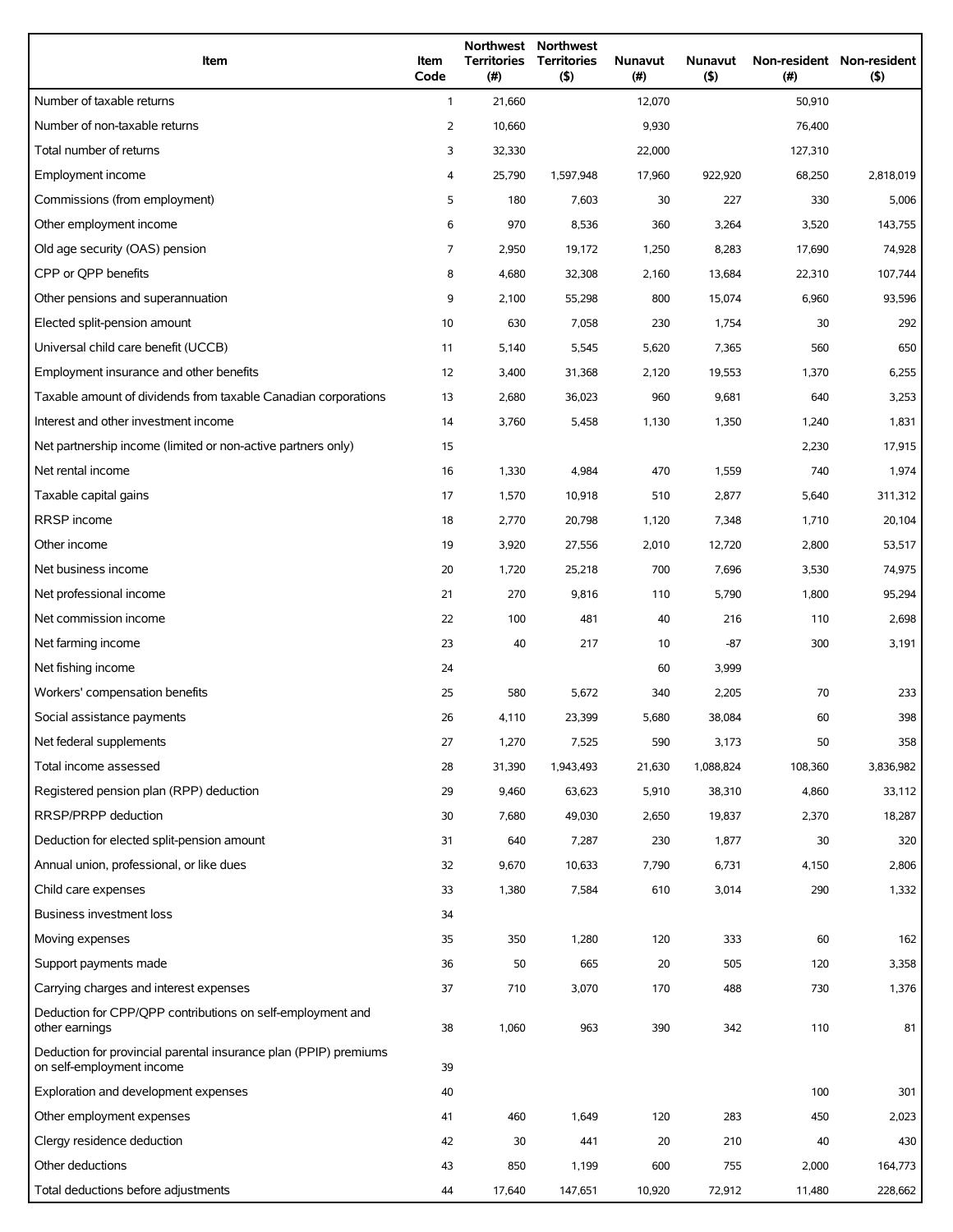| Item                                                                   | Item<br>Code | <b>Territories</b><br>(#) | Northwest Northwest<br><b>Territories</b><br>(5) | Nunavut<br>(#) | Nunavut<br>$($ \$) | (# )    | Non-resident Non-resident<br>(5) |
|------------------------------------------------------------------------|--------------|---------------------------|--------------------------------------------------|----------------|--------------------|---------|----------------------------------|
| Social benefits repayment                                              | 45           | 740                       | 2,041                                            | 380            | 1,107              | 20      | 37                               |
| Net income                                                             | 46           | 31,330                    | 1,794,096                                        | 21,620         | 1,014,869          | 104,520 | 3,641,780                        |
| Canadian Forces personnel and police deduction                         | 47           |                           |                                                  |                |                    | 20      | 364                              |
| Security options deductions                                            | 48           |                           |                                                  |                |                    | 370     | 39,269                           |
| Other payments deduction                                               | 49           | 4,950                     | 36,597                                           | 6,070          | 43,461             | 170     | 989                              |
| Non-capital losses of other years                                      | 50           |                           |                                                  |                |                    | 490     | 6,508                            |
| Net capital losses of other years                                      | 51           | 280                       | 754                                              | 70             | 189                | 340     | 2,567                            |
| Capital gains deduction                                                | 52           |                           |                                                  |                |                    |         |                                  |
| Northern residents deductions                                          | 53           | 18,850                    | 128,236                                          | 9,980          | 72,435             | 30      | 71                               |
| Additional deductions                                                  | 54           | 20                        | 213                                              | 10             | 175                | 24,330  | 320,135                          |
| Farming/fishing losses of prior years                                  | 55           |                           |                                                  |                |                    |         |                                  |
| Total deductions from net income                                       | 56           | 22,580                    | 170,147                                          | 14,660         | 117,190            | 25,710  | 370,110                          |
| Taxable income assessed                                                | 57           | 30,440                    | 1,624,123                                        | 20,610         | 897,958            | 85,320  | 3,282,790                        |
| Basic personal amount                                                  | 58           | 32,330                    | 370,212                                          | 22,000         | 252,369            | 79,800  | 913,735                          |
| Age amount                                                             | 59           | 2,820                     | 17,277                                           | 1,160          | 7,484              | 21,920  | 152,148                          |
| Spouse or common-law partner amount                                    | 60           | 1,970                     | 16,515                                           | 2,660          | 21,866             | 36,630  | 407,123                          |
| Amount for an eligible dependant                                       | 61           | 1,760                     | 19,370                                           | 1,870          | 20,711             | 4,090   | 46,897                           |
| Family caregiver amount for children under 18 years of age             | 62           | 100                       | 226                                              | 110            | 378                | 150     | 533                              |
| Amount for infirm dependants age 18 or older                           | 63           |                           |                                                  |                |                    | 30      | 209                              |
| CPP or QPP contributions through employment                            | 64           | 24,160                    | 44,558                                           | 16,470         | 25,507             | 57,920  | 54,462                           |
| CPP or QPP contributions on self-employment and other<br>earnings      | 65           | 1,060                     | 963                                              | 390            | 342                | 110     | 81                               |
| Employment insurance premiums                                          | 66           | 23,570                    | 16,426                                           | 15,800         | 9,708              | 57,210  | 21,815                           |
| PPIP premiums paid                                                     | 67           |                           |                                                  |                |                    | 40      | 6                                |
| PPIP premiums payable on employment income                             | 68           |                           |                                                  |                |                    | 20      | 7                                |
| PPIP premiums payable on self-employment income                        | 69           |                           |                                                  |                |                    |         |                                  |
| Volunteer firefighters' amount/search and rescue volunteers'<br>amount | 70           | 210                       | 621                                              |                |                    |         |                                  |
| Canada employment amount                                               | 71           | 26,030                    | 29,502                                           | 18,030         | 19,954             | 53,270  | 61,253                           |
| Public transit amount                                                  | 72           | 570                       | 210                                              | 100            | 45                 | 1,010   | 602                              |
| Children's arts amount                                                 | 73           | 510                       | 143                                              | 50             | 16                 | 250     | 94                               |
| Home accessibility expenses                                            | 74           |                           |                                                  |                |                    |         |                                  |
| Home buyers' amount                                                    | 75           | 250                       | 1,098                                            | 50             | 227                | 20      | 66                               |
| Pension income amount                                                  | 76           | 2,520                     | 4,840                                            | 1,000          | 1,872              | 7,170   | 13,323                           |
| Caregiver amount                                                       | 77           | 100                       | 552                                              | 20             | 134                | 50      | 337                              |
| Disability amount                                                      | 78           | 550                       | 4,443                                            | 150            | 1,232              | 310     | 2,507                            |
| Disability amount transferred from a dependant                         | 79           | 250                       | 2,723                                            | 100            | 1,204              | 30      | 250                              |
| Interest paid on student loans                                         | 80           | 700                       | 475                                              | 310            | 229                | 370     | 298                              |
| Tuition, education, and textbook amounts                               | 81           | 2,450                     | 15,356                                           | 1,080          | 6,406              | 1,660   | 16,057                           |
| Tuition, education, and textbook amounts transferred from a<br>child   | 82           | 270                       | 1,331                                            | 80             | 394                | 180     | 922                              |
| Amounts transferred from spouse or common-law partner                  | 83           | 600                       | 3,346                                            | 360            | 1,827              | 1,740   | 11,130                           |
| Medical expenses                                                       | 84           | 1,020                     | 2,424                                            | 350            | 748                | 1,540   | 6,965                            |
| Total tax credits on personal amounts                                  | 85           | 32,330                    | 82,912                                           | 22,000         | 55,927             | 89,090  | 256,631                          |
| Allowable charitable donations and government gifts                    | 86           | 4,210                     | 6,719                                            | 1,660          | 3,012              | 3,170   | 7,077                            |
| Eligible cultural and ecological gifts                                 | 87           |                           |                                                  |                |                    |         |                                  |